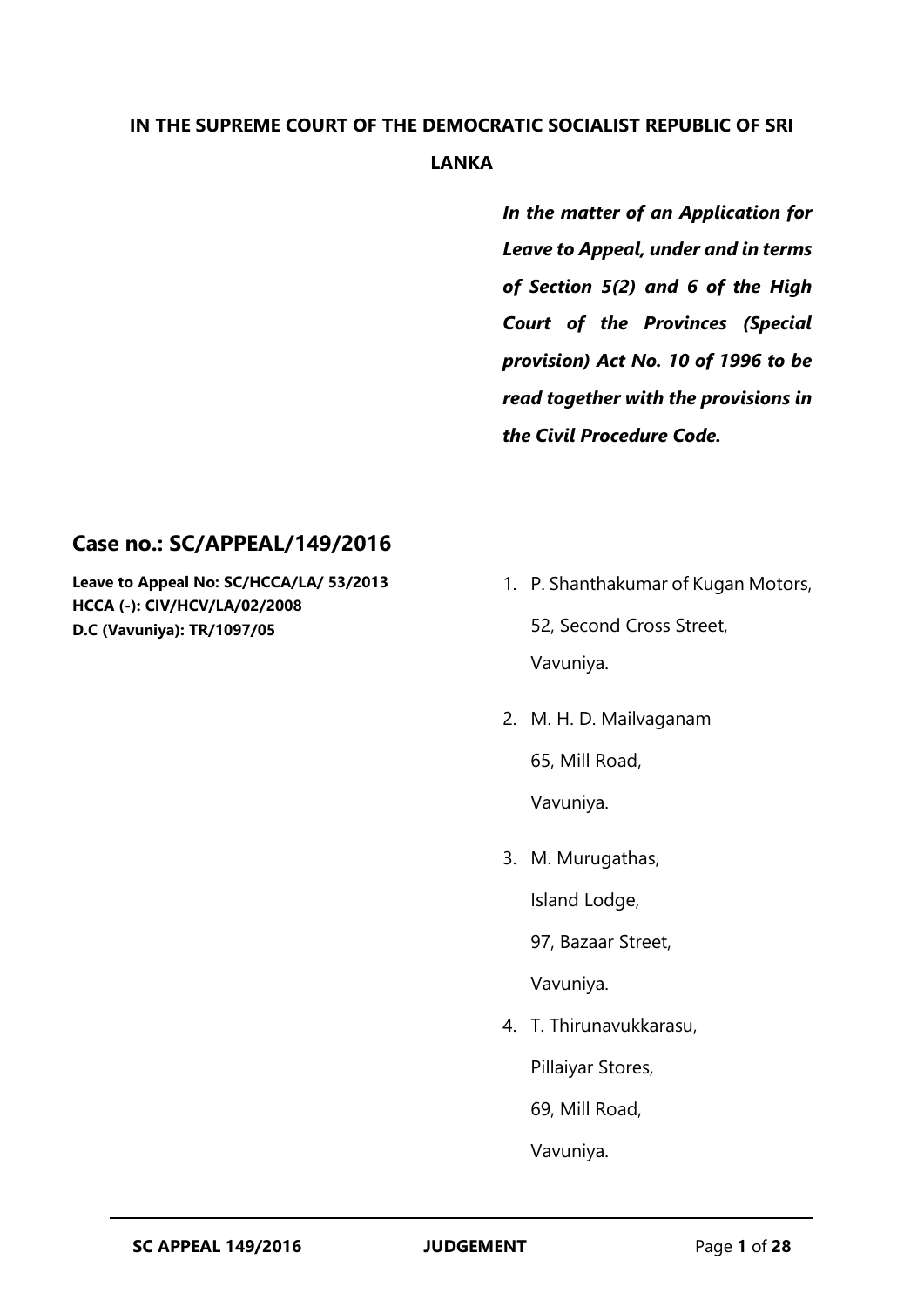5. K. Nithiyananthan,

Mala Distributors,

No.113, Mill Road,

Vavuniya.

6. S. Shanmugaratnam,

No. 171, Kandasamy Kovil Road, Vavuniya.

7. B. Annalingam,

Kugan's Honda House,

No.110, Bazaar Street,

Vavuniya.

8. A.Sabanathan,

City Trade Corporation, Sathiya Building,

12, 15, First Cross Street,

Vavuniya.

9. S. Theiventhiran,

New Mala Battery Trading Centre,

87, Mill Road,

Vavuniya.

10. S. N. Nathan,

Second Cross Street,

Vavuniya.

11. N. Suntharampillai,

M. Kasipillai & Sons,

Mill Road,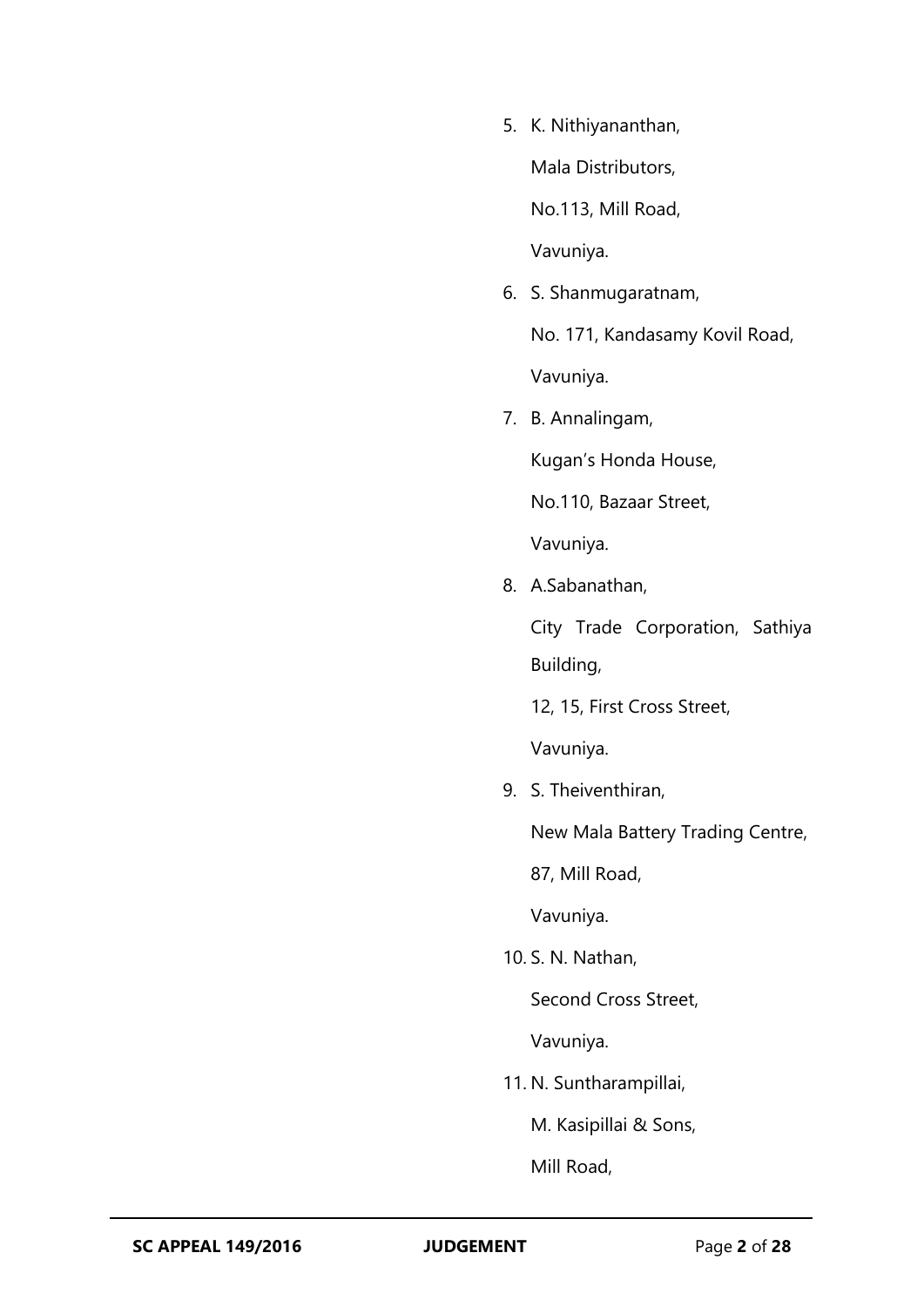Vavuniya.

12. K.A. Senthilnathan,

J.P, First Cross Street,

Vavuniya.

#### **PLAINTIFFS**

#### *Vs*

- 1. Rasa Vijendranathan No.127, Kandasamy Kovil Road, Vavuniya.
- 2. Joy Mahil Mahadeva No.2, Foundation House Lane, Colombo 10.

Presently at 79, Kandasamy Kovil Road, Vavuniya.

- 3. Senthini Dharmaseelan, Chinthamani, Lowton Road, Manipay.
- 4. Jeyaratnam Ravikumar, "Crown Villa" Navaly South, Manipay
- 5. Sri Durga Jeyaratnam "Crown Villa" Navaly South, Manipay
- 6. Jeyaratnam Gokhale.
- 7. Jayaratnam Veerasingam and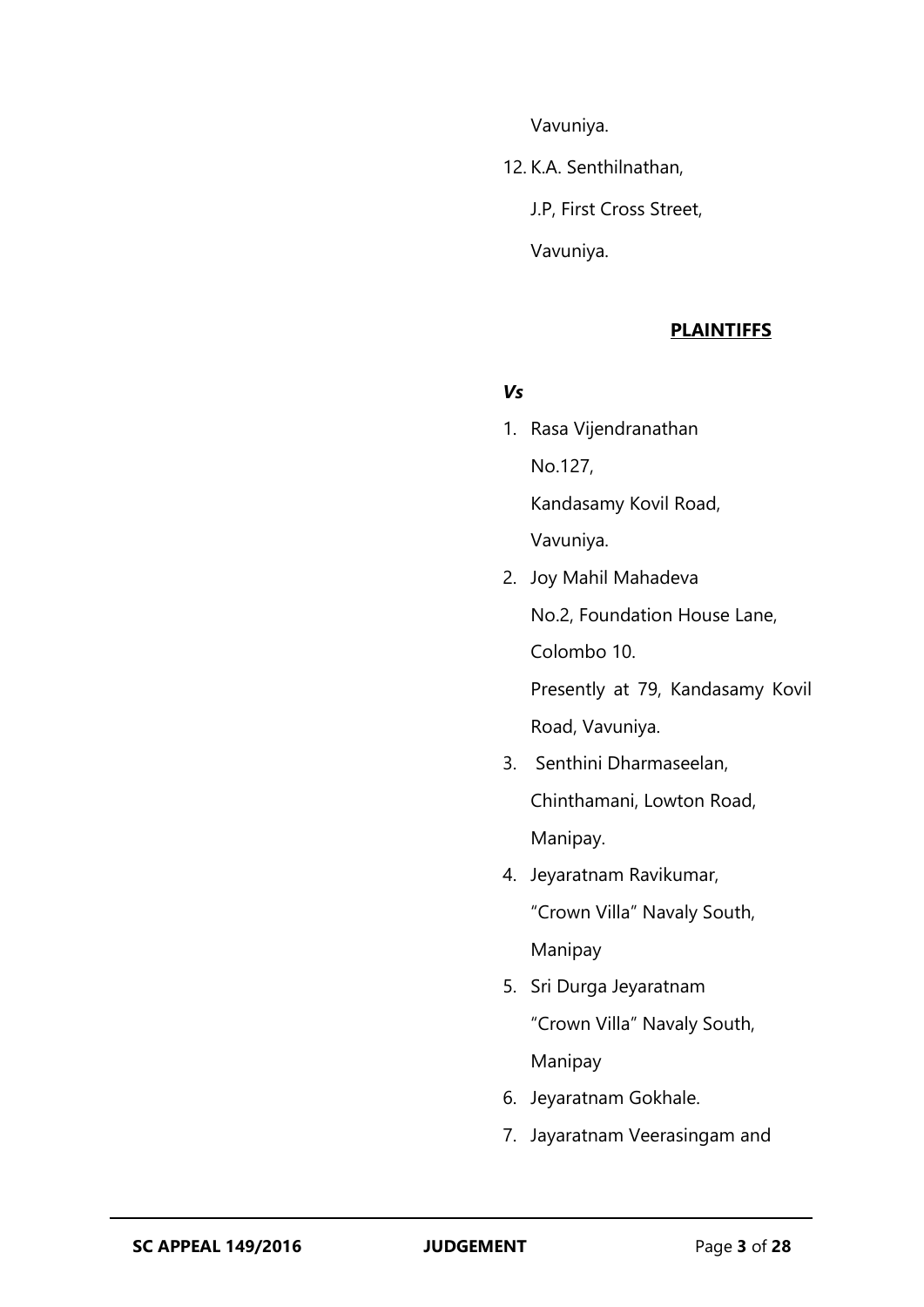8. Jeyaratnam Ragavan All of "Crown Villa" Navaly South, Manipay

## **DEFENDANTS**

## AND BETWEEN

In the matter of Leave to Appeal to set aside the order dated 15/05/2008 in D.C. Vavuniya Case No. TR/1097/05.

Rasa Vijendranathan No.127, Kandasamy Kovil Road, Vavuniya **1 ST DEFENDANT - PETITIONER**

## *Vs*

- 1. P. Shanthakumar of Kugan Motors, 52, Second Cross Street, Vavuniya.
- 2. M. H. D. Mailvaganam 65, Mill Road, Vavuniya.
- 3. M. Murugathas, Island Lodge,

97, Bazaar Street,

Vavuniya.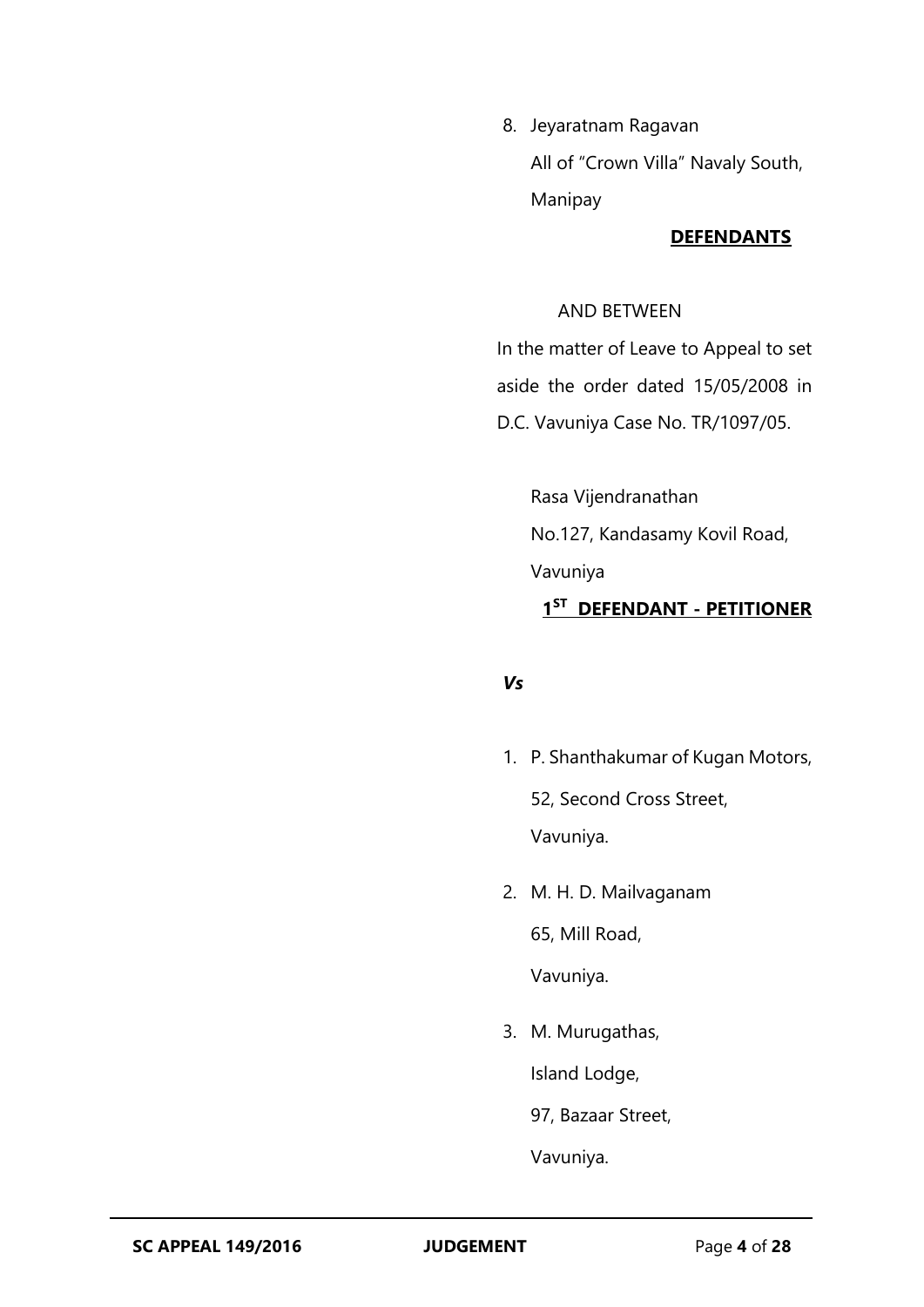4. T. Thirunavukkarasu,

Pillaiyar Stores,

69, Mill Road,

Vavuniya.

5. K. Nithiyananthan,

Mala Distributors,

No.113, Mill Road, Vavuniya.

6. S. Shanmugaratnam,

No. 171, Kandasamy Kovil Road, Vavuniya.

7. B. Annalingam,

Kugan's Honda House,

No.110, Bazaar Street,

Vavuniya.

8. A.Sabanathan,

City Trade Corporation,

Sathiya Building,

12, 15, First Cross Street,

Vavuniya.

9. S. Theiventhiran,

New Mala Battery Trading Centre,

87, Mill Road,

Vavuniya.

10. S. N. Nathan,

Second Cross Street,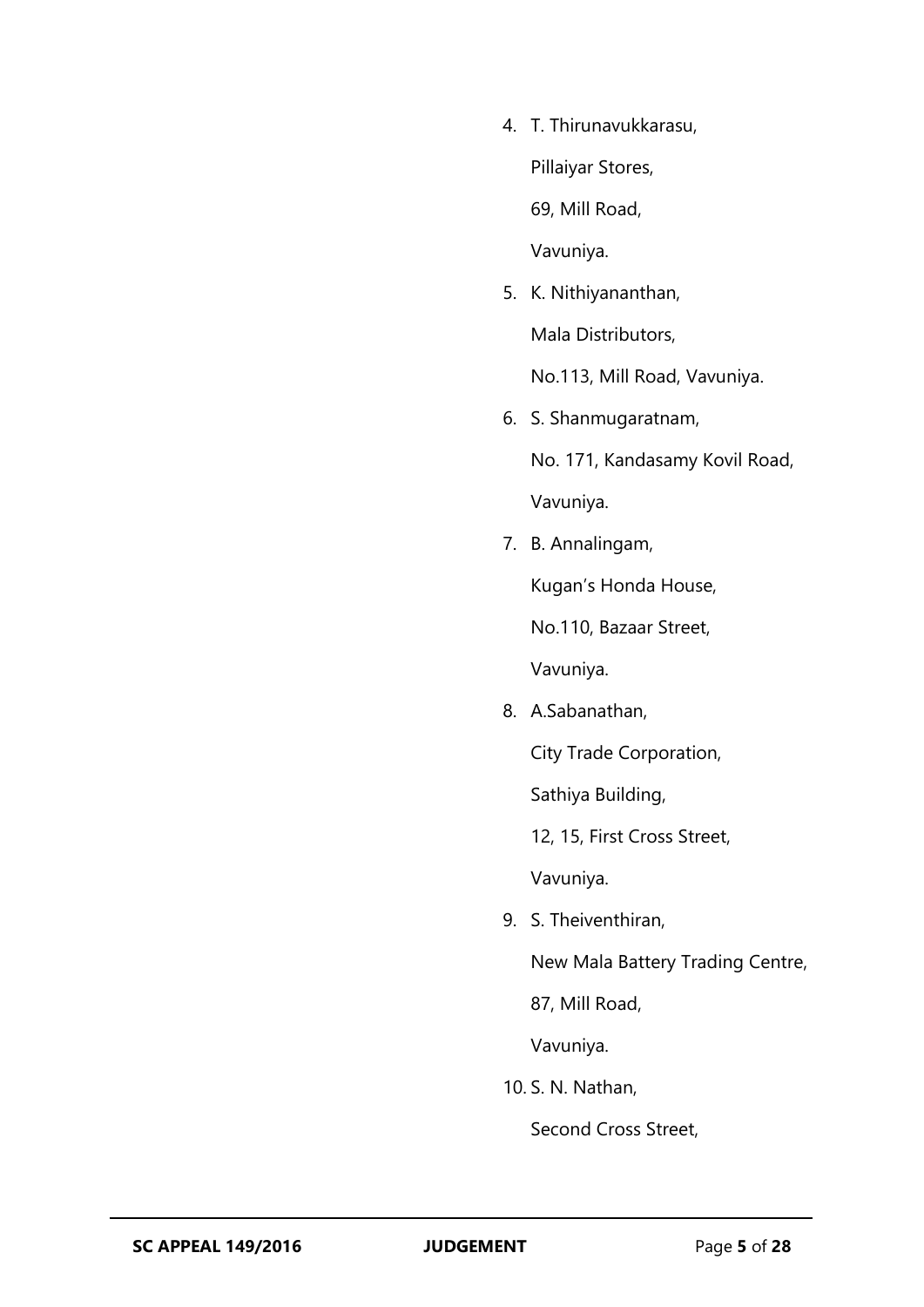Vavuniya.

11. N. Suntharampillai,

M. Kasipillai & Sons,

Mill Road,

Vavuniya.

12. K.A. Senthilnathan, J.P.,

First Cross Street,

Vavuniya.

## **PLAINTIFFS- RESPONDENTS**

- 1. Joy Mahil Mahadeva No.2 Foundation House Lane, Colombo 10. Presently at 79, Kandasamy Kovil Road, Vavuniya.
- 2. Senthini Dharmaseelan, Chinthamani, Lowton Road, Manipay.
- 3. Jeyaratnam Ravikumar, "Crown Villa" Navaly South, Manipay.
- 4. Sri Durga Jeyaratnam "Crown Villa" Navaly South, Manipay.
- 5. Jeyaratnam Gokhale.
- 6. Jayaratnam Veerasingam and
- 7. Jeyaratnam Ragavan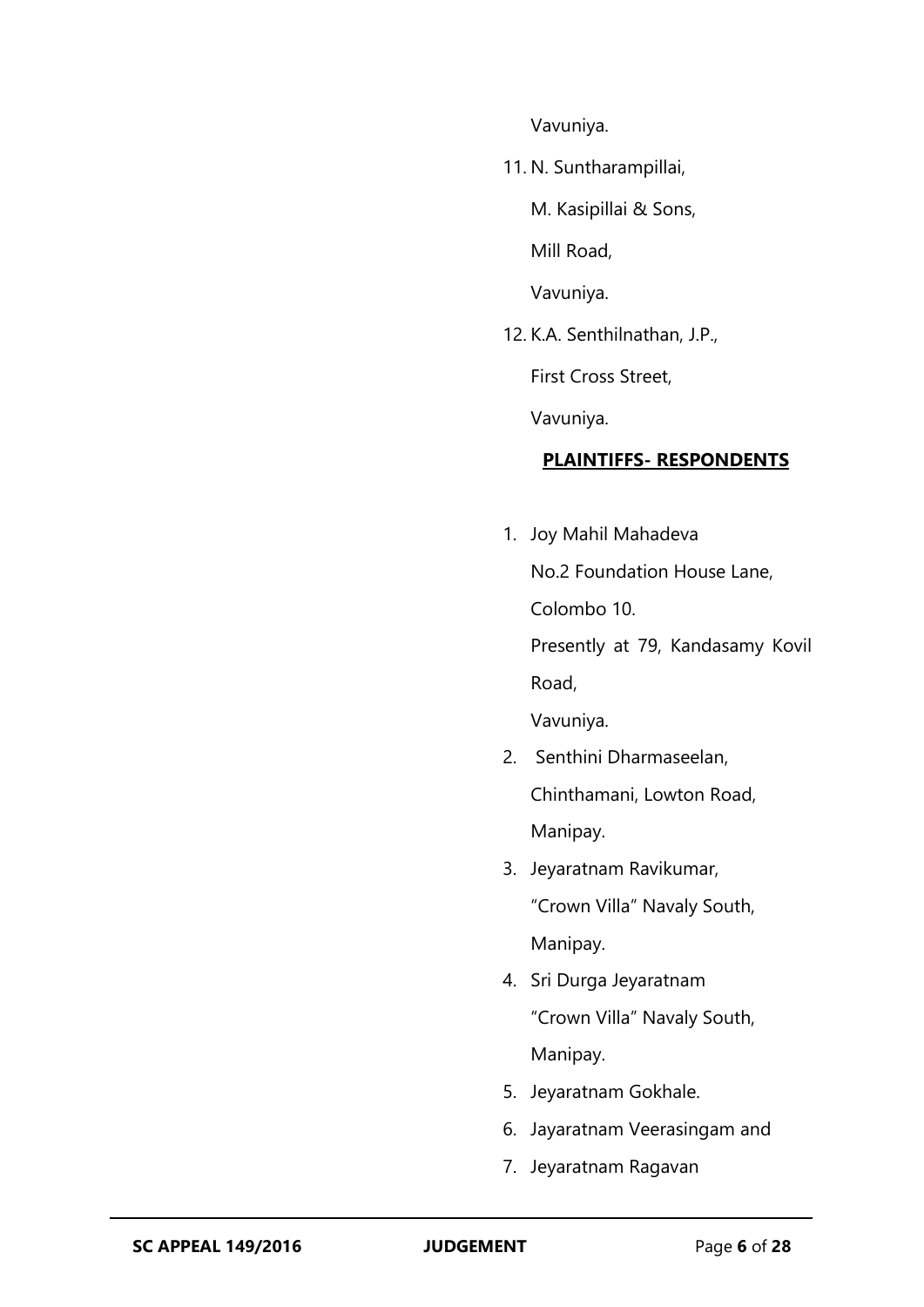All of "Crown Villa" Navaly South, Manipay.

#### **DEFENDANTS- RESPONDENTS**

#### AND NOW BETWEEN

In the matter of an Application for Leave to Appeal in terms of Section 5 (c) (1) of the High Court of the Provinces (Special Provinces) (Amendment) Act No. 54 of 2006 read together with Article 128 of the Constitution.

> Rasa Vijendranathan No.127, Kandasamy Kovil Road, Vavuniya

#### **1 ST DEFENDANT – APPELLANT- APPELLANT**

*Vs*

1. P. Shanthakumar of Kugan Motors,

52, Second Cross Street,

Vavuniya.

2. M. H. D. Mailvaganam

65, Mill Road,

Vavuniya.

3. M. Murugathas,

Island Lodge,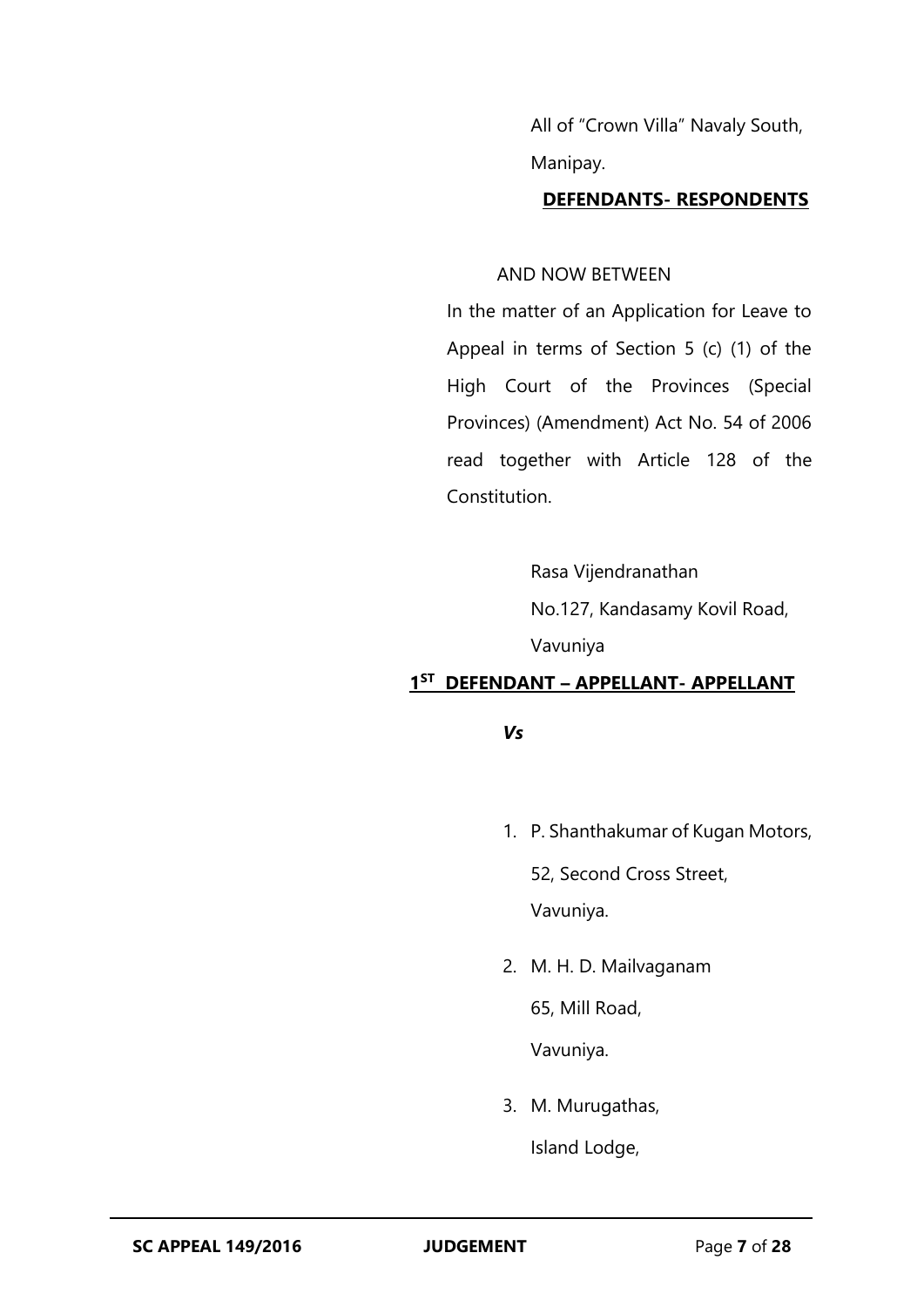97, Bazaar Street,

Vavuniya.

4. T. Thirunavukkarasu, Pillaiyar Stores, 69, Mill Road,

Vavuniya.

5. K. Nithiyananthan,

Mala Distributors,

No.113, Mill Road, Vavuniya.

6. S. Shanmugaratnam,

No. 171, Kandasamy Kovil Road, Vavuniya.

7. B. Annalingam,

Kugan's Honda House,

No.110, Bazaar Street,

Vavuniya.

8. A.Sabanathan,

City Trade Corporation,

Sathiya Building,

12, 15, First Cross Street,

Vavuniya.

9. S. Theiventhiran,

New Mala Battery Trading Centre,

87, Mill Road,

Vavuniya.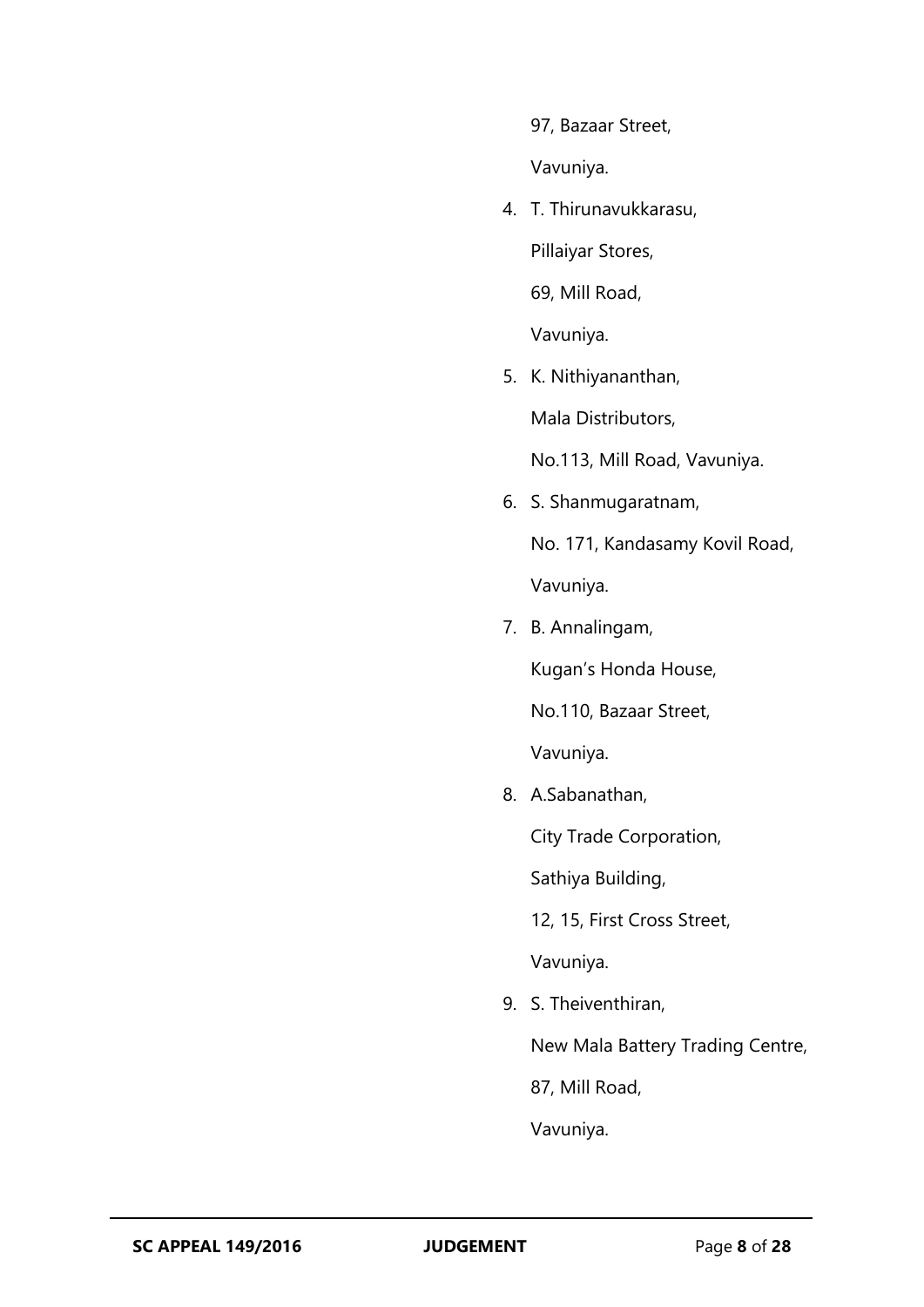10. S. N. Nathan,

Second Cross Street,

Vavuniya.

11. N. Suntharampillai,

M. Kasipillai & Sons,

Mill Road,

Vavuniya.

12. K.A. Senthilnathan, J.P.,

First Cross Street,

Vavuniya.

## **PLAINTIFFS- RESPONDENTS- RESPONDENTS**

1. Joy Mahil Mahadeva

No.2 Foundation House Lane, Colombo 10.

Presently at 79, Kandasamy Kovil Road,

Vavuniya.

- 2. Senthini Dharmaseelan, Chinthamani, Lowton Road, Manipay.
- 3. Jeyaratnam Ravikumar, "Crown Villa" Navaly South, Manipay.
- 4. Sri Durga Jeyaratnam "Crown Villa" Navaly South, Manipay.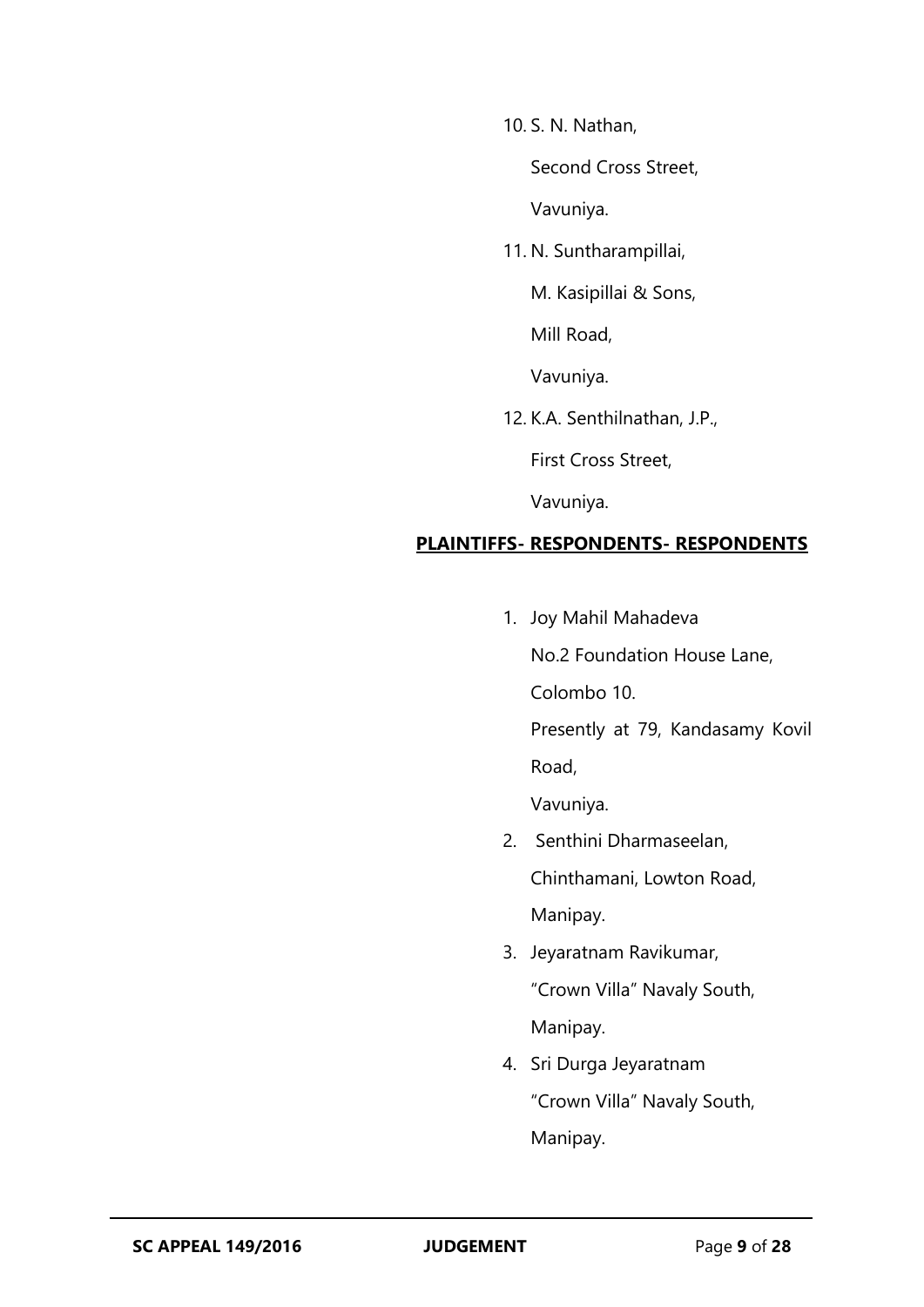- 5. Jeyaratnam Gokhale.
- 6. Jayaratnam Veerasingam and
- 7. Jeyaratnam Ragavan All of "Crown Villa" Navaly South, Manipay.

## **DEFENDANTS- RESPONDENTS- RESPONDENT**

**BEFORE : L.T.B. DEHIDENIYA, J., S. THURAIRAJA, PC, J. and A.H.M.D. NAWAZ, J.**

**COUNSEL :** Vivekanathan Puvitharan, PC with Anuja Rasanayakhan for 1st Defendant-Appellant-Appellant N.R Sivendran with Anusha Ratnam for Plaintiffs-Respondents-Respondents

**WRITTEN SUBMISSIONS :** Plaintiffs- Respondents- Respondents on 6th January 2021 and Synopsis of Written Submissions on 5th November 2021

1<sup>st</sup> Defendant-Appellant-Appellant on 5<sup>th</sup> October 2016

- **ARGUED ON :** 29th October 2021
- **DECIDED ON :** 18th March 2022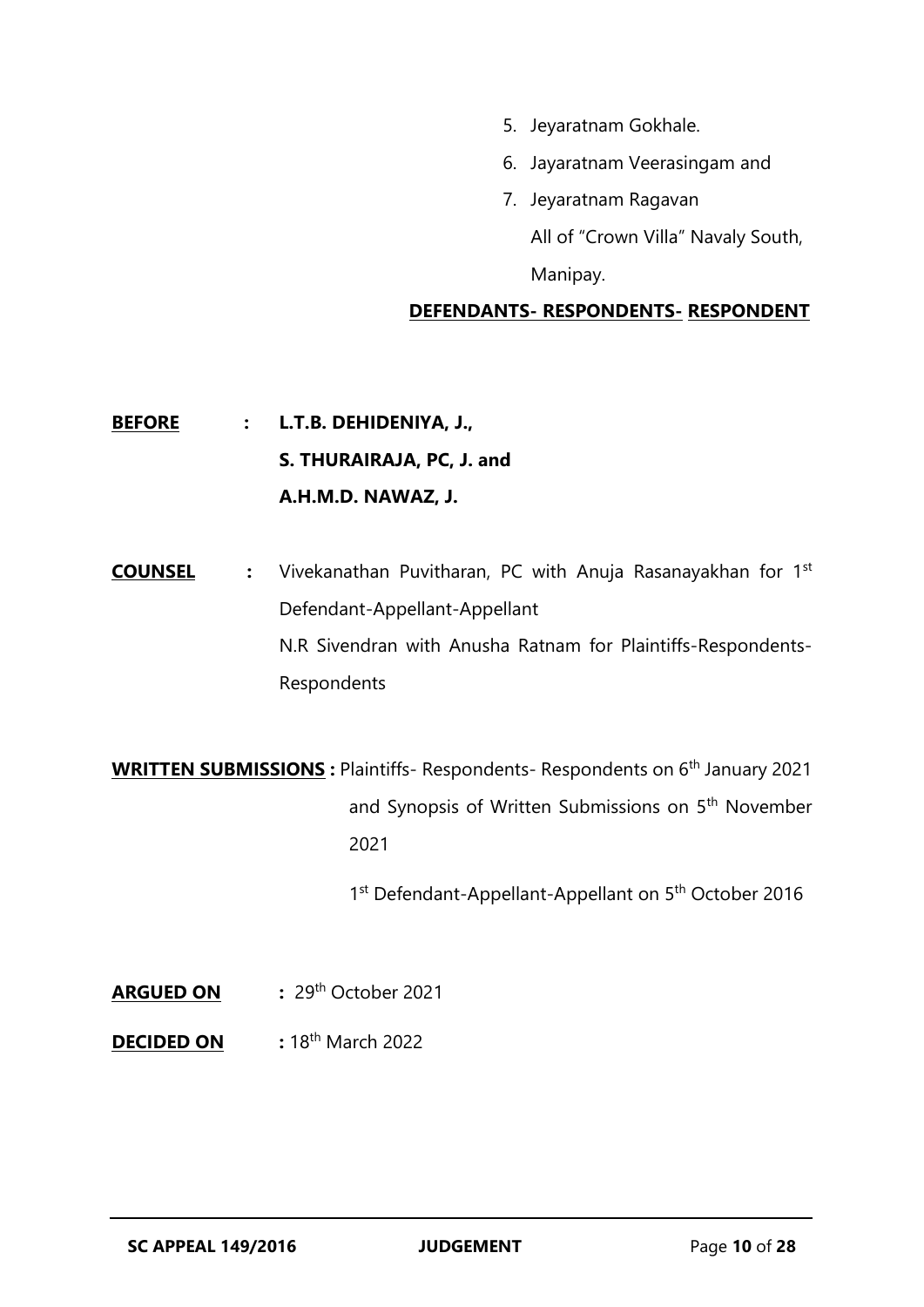## **S. THURAIRAJA, PC, J.**

#### **The Facts**

This is an appeal filed by the 1st Defendant- Appellant-Appellant (namely one Rasa Vijendranathan, hereinafter referred to as the "Appellant") against the Judgement delivered in the High Court of Civil Appeal dated 20th December 2012.

This action is regarding the Puliyady Pillaiyar Temple and its temporalities situated at Mill Road, Soosaipillaiyarkulam Road Junction. The Plaintiffs- Respondents-Respondents (hereinafter sometimes called and referred to as the 'Plaintiffs-Respondents') state that they are worshippers and members of the congregation of the said temple and have been in the habit of attending the performance of the worship and or services held at the said temple. The land on which the said temple is situated was originally owned by Annapillai Visvalingam by the Deed no.2171 dated 21.03.1927, attested by P.K. Pedurupillai Notary Public of Mullativu District. The second to the fifth Defendants are the descendants of the said Annapillai Visvalingam. A granite statue of Pillaiyar was installed in this land and worshipped by persons of Hindu religion and the temple was built with the consent of Muthurajah Jeyaratnam descendant of Annapillai Visvalingam in the said land by the worshippers as shrine.

In or about 1996, the people of Vavuniya were displaced due to the civil war and the temple was abandoned. After the people returned to their respective homes the worshippers including the Plaintiffs-Respondents started repairing the said temple at their expenses with the consent of late Muthurajah Jeyaratnam the descendant of Annapillai Visvalingam, the father of the 2<sup>nd</sup>-8<sup>th</sup> Defendant - Respondents-Respondents (hereinafter sometimes called and referred to as the '2<sup>nd</sup>-8<sup>th</sup> Defendants-Respondents') and poojas and services were held at the Temple.

The Plaintiff-Respondents state that the Appellant unlawfully ousted the worshippers and the 2<sup>nd</sup>-8<sup>th</sup> Defendants-Respondents and their father, late Muthurajah Jeyaratnam, from the management control and administration of the temple and their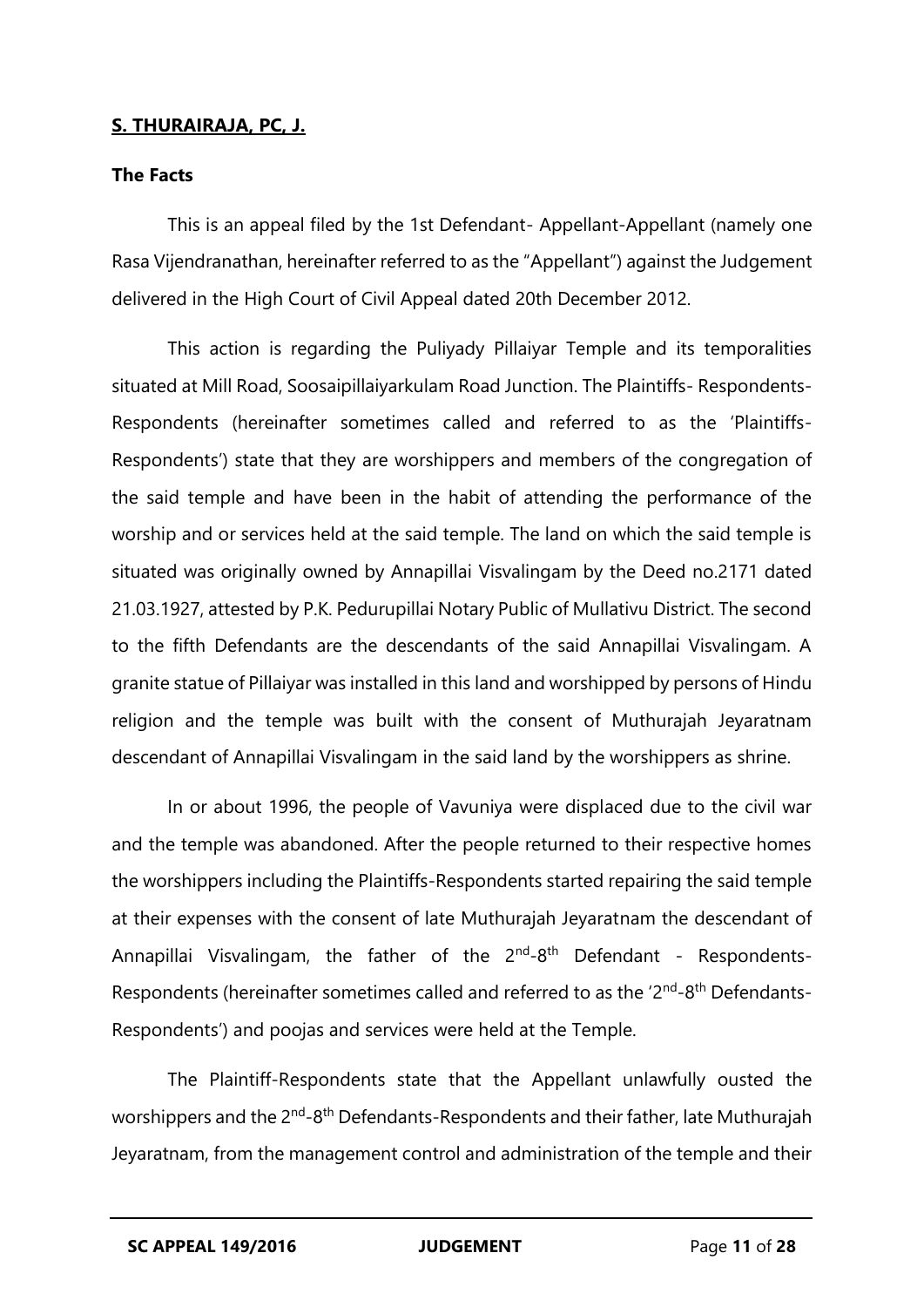powers and took control of the said temple and administers the said temple contrary to the interests of the  $2<sup>nd</sup> - 8<sup>th</sup>$  Defendants and the worshippers. The Plaintiffs alleged that the Appellant wrongfully collects money from the worshippers and misappropriates the collection and the Appellant had never shown any account and he does not manage the temple properly. The Plaintiffs state there is a general dissatisfaction among the congregation with the way the Appellant manages the temple hence the Appellant is not a fit and proper person to be in charge of the Charitable trust and should be removed from office.

The Plaintiffs-Respondents instituted action at the District Court of Vavuniya against the Appellant and  $2^{nd}$  to  $8^{th}$  Defendants-Respondents-Respondents (hereinafter referred to as the "Defendants-Respondents") stating inter-alia that the Plaintiffs-Respondents are worshippers and members of the congregation of the Puliyady Pillaiyar Temple and are interested in the said Temple and its temporalities within the meaning of Section 102 of the Trusts Ordinance No. 9 of 1917 (as amended). They further stated that the said Temple is a place of Hindu Religious worship and is a charitable trust within the meaning of Section 102 of the Trusts Ordinance, while also stating that the Appellant has unlawfully ousted the worshipers and the Defendants-Respondents, took control of the said Temple.

The Plaintiffs further stated that it had become necessary for the Plaintiffs to apply for an order declaring that the temple and its temporalities a charitable trust, setting up a new scheme of management and removing the Appellant from the Board of trustees.

The Plaintiffs further stated in their Plaint that they have presented a Petition to the Government Agent through the Divisional Secretary, Vavuniya for the appointment of a Commissioner to inquire into the subject matter of the Petition under Section 102 of the Trusts Ordinance and that the Commissioner has issued a letter to the effect that an inquiry has been held regarding the matters mentioned in the Petition filed, that it was not possible to reach an amicable settlement due to the objections of the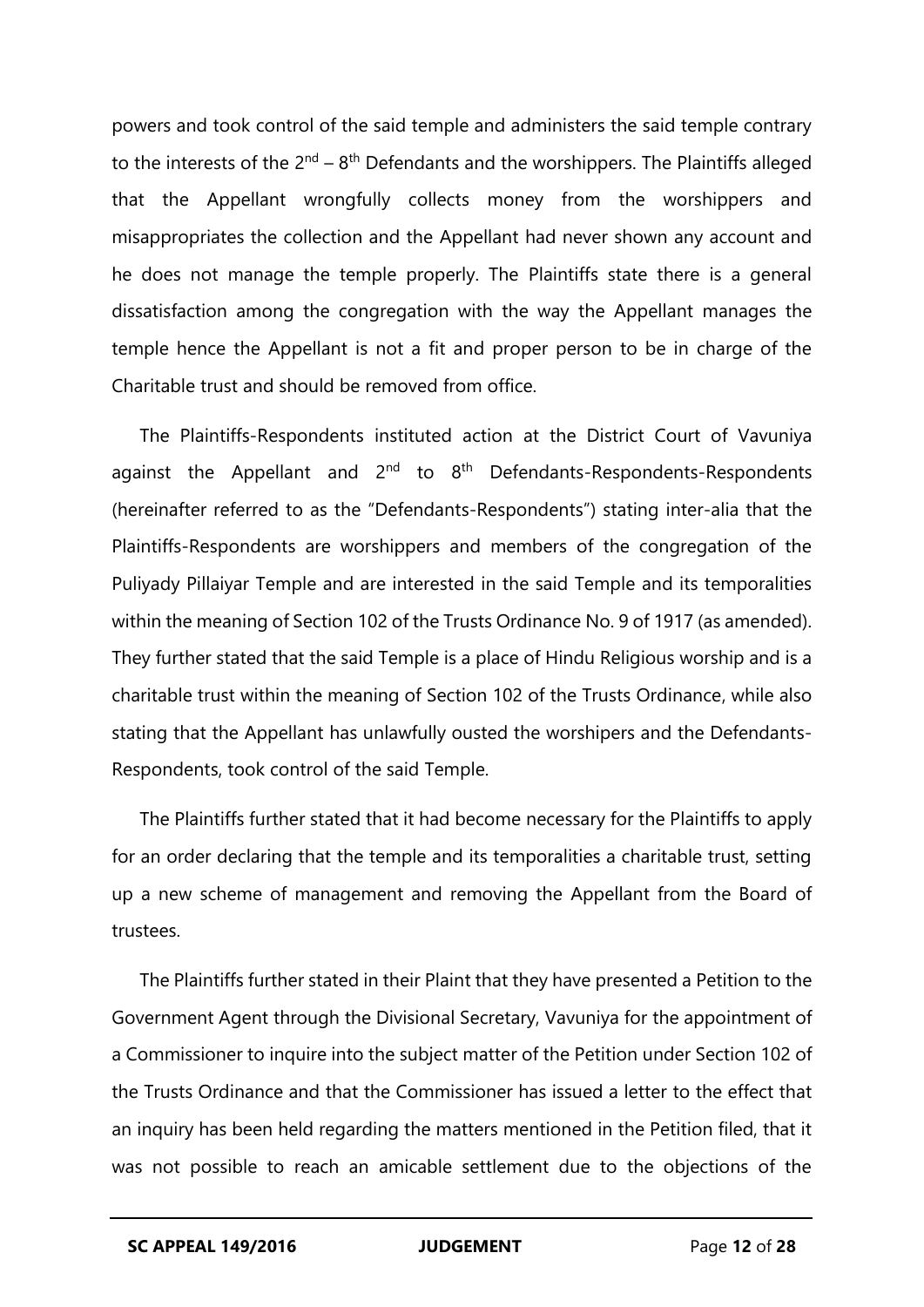Respondents. The letter advises the parties to refer the matter to court if they wish to take further action regarding the same.

The Appellant purports that the above matters pertaining to the response by the Divisional Secretary to be incorrect and misleading and alleges that the purported letter issued by the Government Agent dated 06.06.2005, marked P-01 does not on the face of it conveys any such matters as referred to by the Plaintiffs-Respondents.

The Appellant filed his answer and raised preliminary objections to the effect that the said action was filed without compliance with the condition precedent to filing of the action, that no certificate under and in terms of the Trusts Ordinance had been obtained from the Government Agent, that the letter dated 06/06/2005 was not issued upon an inquiry held in terms of the requirements of the Trusts Ordinance, more specifically in compliance with Section 102 of the same, and that therefore the Respondents do not have locus standi to have and maintain this action.

The Appellant substantiates his interest in the temple and the Land owing to the fact that his Grandfather's Uncle had consecrated a Pillaiyar Statute under a Tamarind tree (referred to as "Pulia Maram" in Tamil) and had worshipped in the 19<sup>th</sup> Century, thus leading to the Temple eventually being name "Puliyady Pillaiyar" (this can be interpreted to mean "Pillaiyar under a Tamarind tree"). The Appellant claims that thereafter his grandfather, subsequently his son and presently himself managed, maintained, expanded and developed the temple. The Appellant claims that the Respondents are not worshipers of the temple and have filed this action at the instigation of the 2<sup>nd</sup> Defendant- Respondent.

Nevertheless, subsequent to the letter dated 06/06/2005 by the Divisional Secretary, the Plaintiffs-Respondents filed Plaint dated 10/06/2005 at the District Court of Vavuniya where the Appellant raised the issues regarding compliance with Section 102 as preliminary objections. The Learned District Court Judge had held the following by Order date 15/05/2008: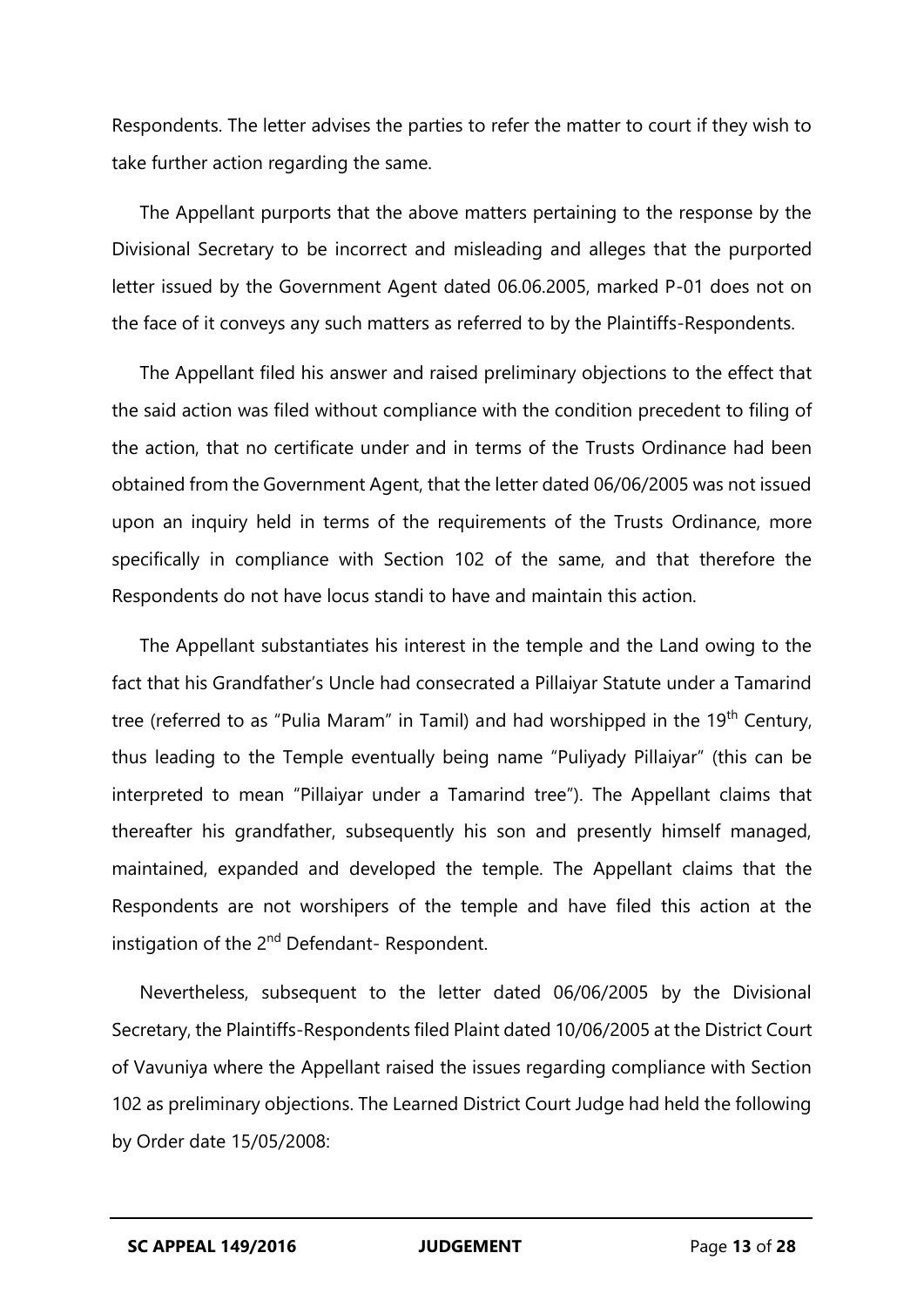- a) The Action is said to have been filed under and in terms of Section 102 of the Trusts ordinance. But the Objection taken the 1<sup>st</sup> Defendant that the said action has not been instituted under Section 102 of the Trusts Ordinance becomes a question of law
- b) The fact that the document dated 06/06/2005 marked P-01 filed by the Plaintiffs along with the Plaint has complied with the Trusts Ordinance can only be decided at the end of the trial in as much as the Plaintiffs' Attorney-at-law replied to the objection raised by the Appellant. Therefore, the said document can be accepted or not can be decided only after the leading of evidence
- c) Similarly, 17,18,19 and 20<sup>th</sup> Issues are also issues of law and thus they also can be decided only upon leading evidence.
- d) The Court has decided to record the full evidence before deciding the said issues.

Being aggrieved by the said Order the Appellant filed application for Leave to Appeal to the High Court of Vavuniya, whereupon the High Court delivered Order dated 20/12/2012 dismissing the Appeal with costs.

The Appellant has filed Petition dated 31<sup>st</sup> January 2013 before this Court, and was granted leave on the following question of law as found in Paragraph 25(b) of the Petition as follows:

*"25 b) Have the District Court Judge and the Judges of the High Court erred in law that there was a valid action when the Plaint has not disclosed the condition precedent to entertain an action by Court under and in terms of Section 102(3) of the Trusts Ordinance?"*

In answering this question of law, I find it pertinent to lay out the facts of the case followed by an examination of the relevant provisions of law, namely Section 102 of the Trusts Ordinance.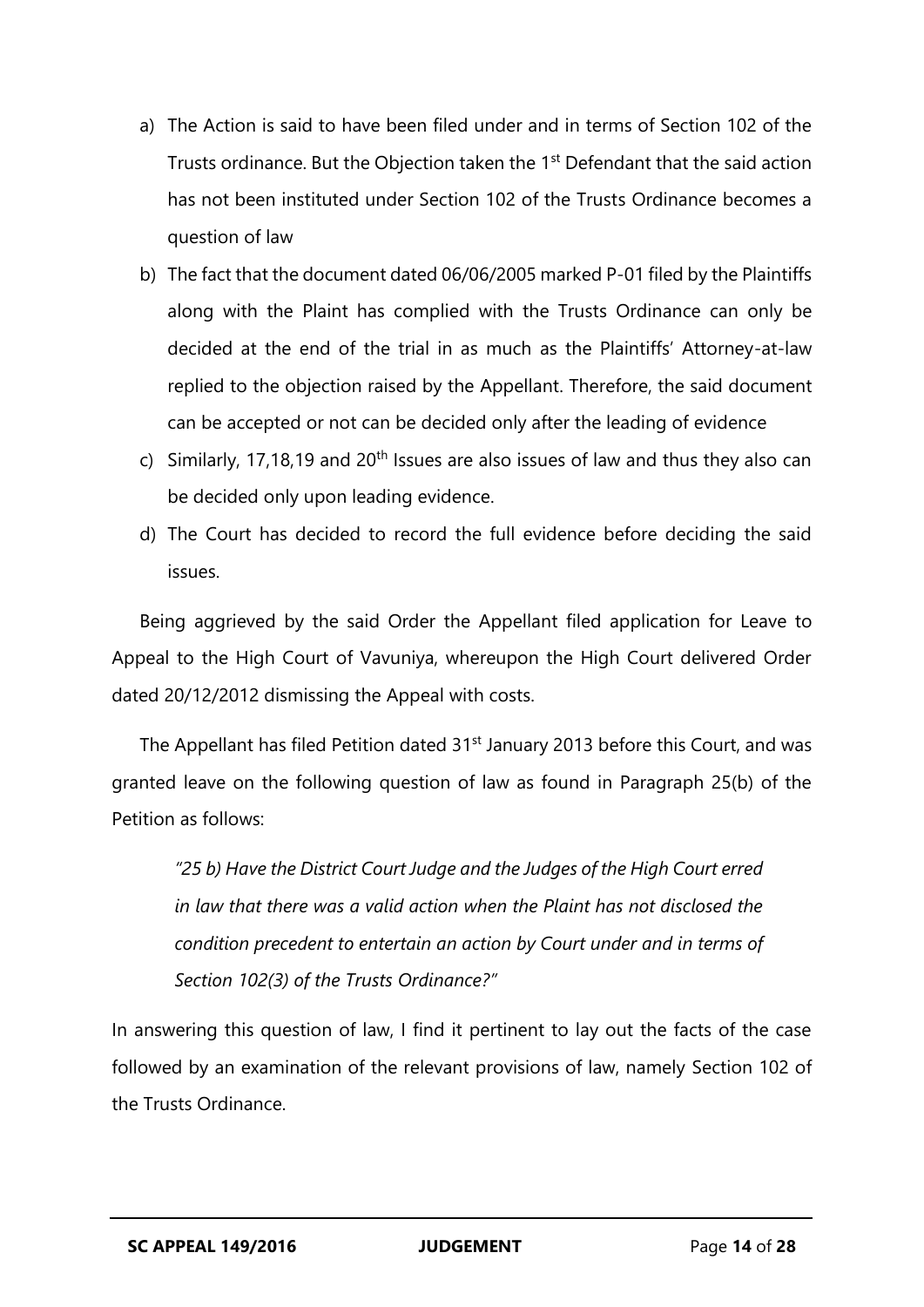## **Compliance with Section 102(3) of the Trusts Ordinance.**

The facts in contention of the instant case are surrounding two specific documents, namely the Petition filed at the Divisional Secretary and the document marked P-01 which was issued by the Divisional Secretary advising the parties to take this matter to court.

The Appellant avers that these documents are not in compliance with the requirements of Section 102(3) of the Trusts Ordinance.

Section 102 (3) states as follows:

*"(3) No action shall be entertained under this section unless the plaintiffs shall have previously presented a petition to the \*Divisional Secretary of the Divisional Secretary's Division in which such place or establishment is situate praying for the appointment of a commissioner or commissioners to inquire into the subject-matter of the plaint, and unless the \*Divisional Secretary of the Divisional Secretary's Division shall have certified that an inquiry has been held in pursuance of the said petition, and that the commissioner or commissioners (or a majority of them) has reported –*

*(a) that the subject-matter of the plaint is one that calls for the consideration of the court; and*

*(b) either that it has not proved possible to bring about an amicable settlement of the questions involved, or that the assistance of the court is required for the purpose of giving effect to any amicable settlement that has been arrived at.*

*(\*See section 4 of the Transfer of Powers (Divisional Secretaries) Act, No. 58 of 1992.) "*

(Emphasis Added)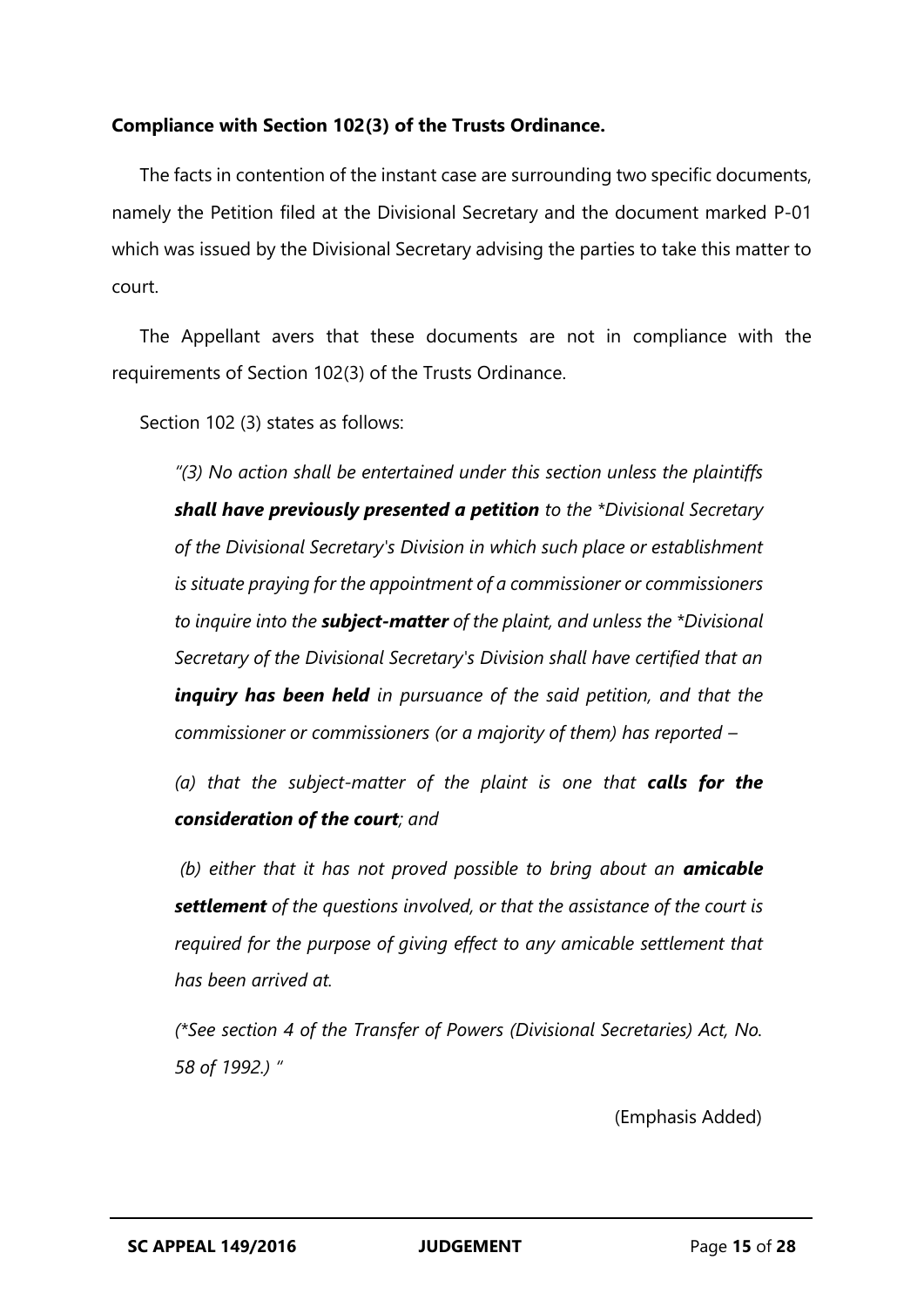The above provision makes it apparent that the Legislators intended for parties to seek resolution of dispute through amicable means prior to seeking redress at courts. For this purpose, Section 102 (3) mandates that persons with concerns pertaining to religious trusts present their concern to the Divisional Secretary whereupon the Divisional Secretary will adequately inquire into said matter and communicating the results of such inquiry to the parties. The Divisional Secretary may find that the parties are amenable to come to an amicable solution or may find that there is a scheme discussed regarding which the parties may seek the advice of courts or may certify that such amicable solution is not achievable and thus advise parties to seek redress at the relevant District Court.

Religious Trusts and disputes arising thereof are extremely sensitive in nature given the nature of communities and their bonds, individual and ancestral, with the community in itself and the place of worship. As such, the Trusts Ordinance referred to a Government Agent as they were meant to be in a position to be inquire into and be more sensitive to the intricacies of religious and social communities concerned with the place of worship, more so than the court system. The Divisional Secretary is in a position to resolve such dispute through inquiry and amicable settlement in order to ensure minimal displeasure and resentment within such community. This allows minor disputes to be settled expeditiously without referring to courts.

As such the above mechanism requires, in essence, that prior to calling upon the advice of the Courts, the concerned parties communicate the raised concerns in a written form to the Divisional Secretary, the conducting of an inquiry by the Divisional Secretary, and finally the communication of results of such inquiry via written form by the Divisional Secretary. The purpose of the Petition and certification by the Divisional Secretary is in order for these goals to be met. However, the Trusts Ordinance does not specify a format for either document.

In interpreting the format required of documents under the above provision, the Appellant states that the learned District Court Judge and High Court Judge have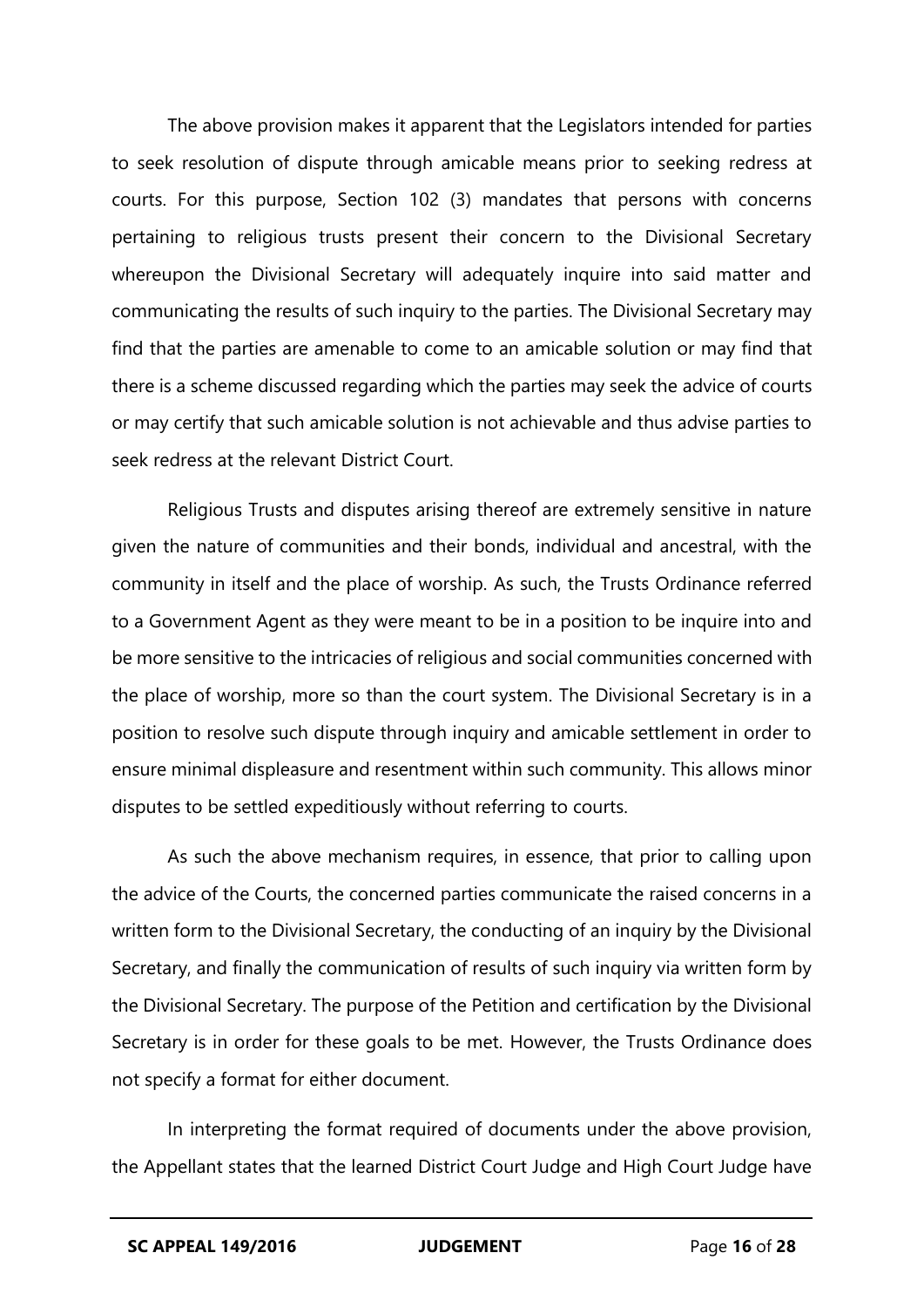failed to apply the *stare decisis* held in the cases of **Sivaguru v Alagaratnam 48 NLR 369, Siththiravelu v Ramalingam and Others 61 CLW 31, Velautham v Velauther 61 NLR 230** and **Ramesh and another v Chettiar (2004) 1 SLR 355.** 

The case of **Sivaguru v Alagaratnam** (*Supra)* concerned five persons interested in a temple, who brought an action under section 102 of the Trusts Ordinance praying that the defendants, who were the trustees, be held unfit to hold office. The certificate of the Government Agent was filed with their plaint and the only question in issue was whether the certificate sufficiently complied with Section 102 (3) (a) and (b) of the Trusts Ordinance. In this case, the contents of the certificate are said to have stated as follows:

*" I certify that Mr. A. Alagaratnam and others presented a petition on January 24, 1945, praying for the appointment of a Commission to inquire into the accounts and the management of the Mamangapillaiyar Temple. The Commissioners duly appointed by me have reported that an inquiry has been held into these matters which form the subject-matter of the plaint and that the assistance of the Court may be obtained to Implement the scheme adopted by the members of the congregation ".*

The Learned Judge Hon. Keuneman A.C.J noted that the above did not amount to a certificate fulfilling the criteria prerequisite of Section 102 (3) given that,

*" under section 102 (3), the Government Agent's certificate must contain the statement " that an inquiry has been held in pursuance of the said petition and that the Commissioner or Commissioners or a majority of them has reported (a) that the subject-matter of the plaint is one that calls for the consideration of the Court and (b) either that it has not proved possible to bring about an amicable settlement of the questions involved or that the assistance of the Court is required for the purpose of giving effect to any amicable settlement which has been*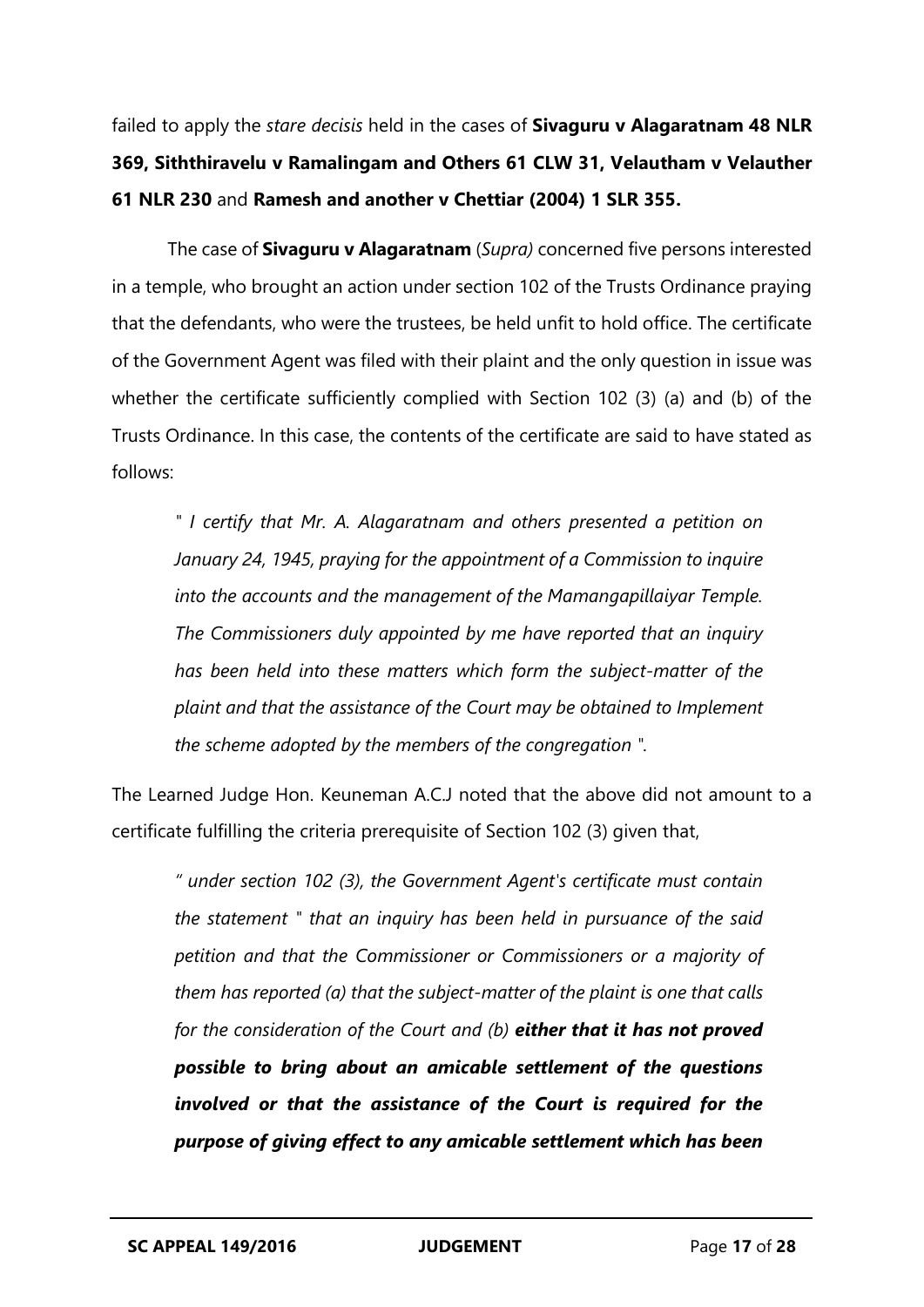*arrived at. The document P 1 certainly does not show that Commissioners have held categorically that " the subject-matter of the plaint is one that calls for the consideration of the Court". I think it is advisable that all Commissioners should make specific reference to that fact as required by section 102 (3) (a). But even if we can assume for the purposes of the argument that such an allegation is to foe implied in P 1, it is not possible for us to hold that there has been a compliance with section 102 (3) (b) for the simple reason that it is impossible for us to say from P 1 whether there has or has not been an amicable settlement of the questions involved. There should have been a statement that there either was or was not an amicable settlement. The words in, P 1 " the assistance of the Court may be obtained to implement the scheme adopted by the members of the congregation " do not necessarily convey the idea that there was an amicable settlement between the plaintiffs in this case and other parties possibly interested in the temple or with the trustees in the case we do not know what the scheme adopted was, whether it related to the subject-matter of the plaint or not and we do not know who were the members of the congregation ".*

#### (Emphasis Added)

In examining the above, I find that the concern of the learned Judge was a lack of clarity in the said certificate in regard to the success or failure of reaching an amicable settlement. As such, the Divisional Secretary is expected to indicate the outcome of the inquiry, especially given the vague terms referring to a "scheme adopted by the members of the congregation". I believe that the facts of the instant case are not akin to the facts of the above case as there is no reference to a vague scheme to be adopted nor is there a lack of clarity in terms of the outcome of the inquiry in the instant case.

Secondly, In the case of **Velautham v Velauther 61 NLR 230,** The certificate by the Division Secretary stated as follows: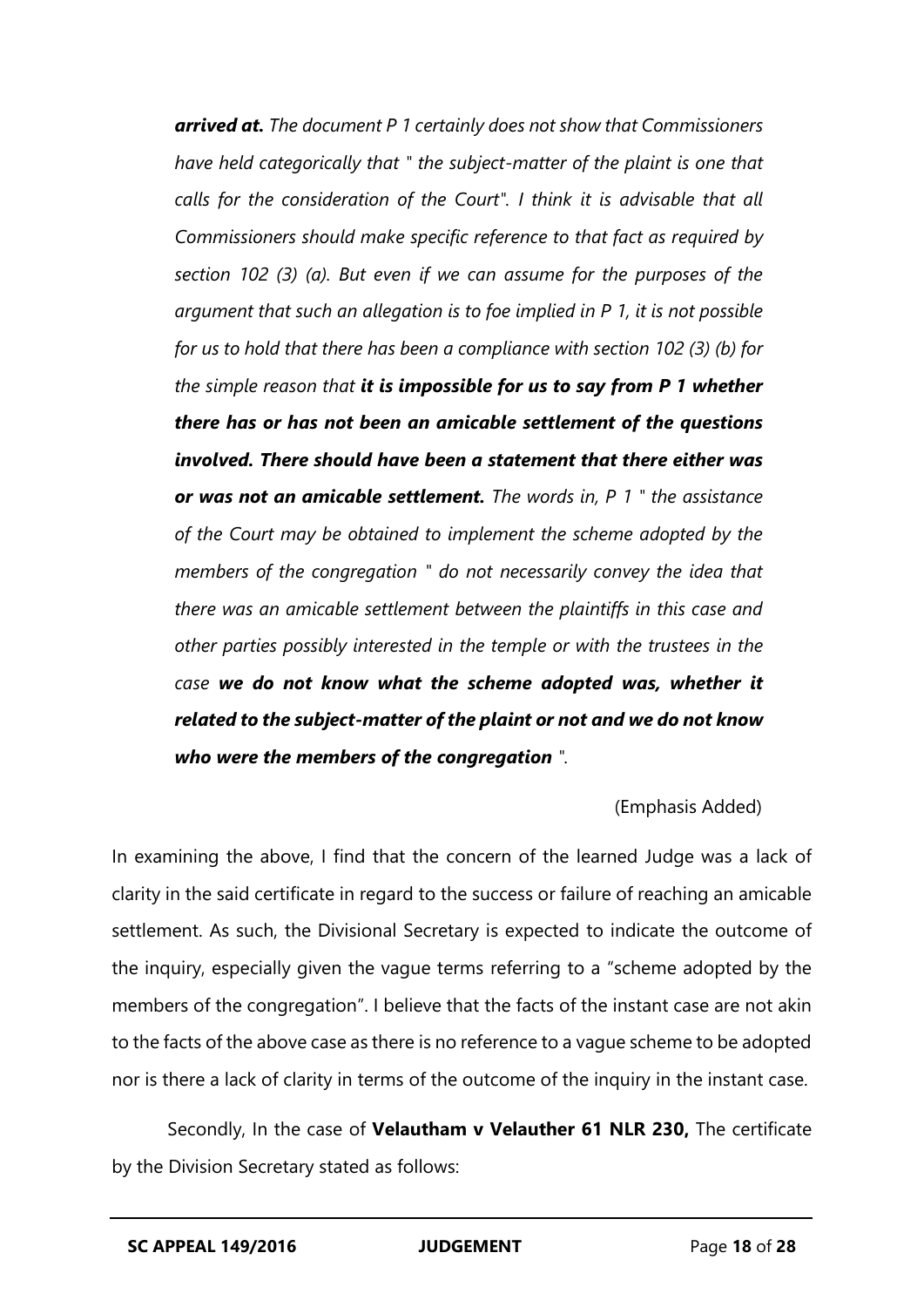*"I do hereby certify under sub-section (3) of Section 102 of the Trusts Ordinance (Cap. 72) that in pursuance of a petition presented to me by Mr. S. Velautham and nine others of Analaitivu regarding the management of the Sangaramoorthy Murugamoorthy Temple, Analaitivu, in the Divisional Revenue Officer's division of Islands, I appointed …. by an act of appointment dated 3rd January, 1955 commission to enquire into the subject matter of the said petition and*

*2. That the enquiry had been held in pursuance of the said petition and that the said commissioners have reported:*

*(a) That the subject- matter of the said petition is one that calls for consideration of the Court;*

*(b) That it has not been proved possible to bring about an amicable settlement of the questions involved. "*

Whereupon objection was taken up to the effect that there was no plaint presented along with the petition to the Government Agent. Hon. Basnayake, C. J. agreed with the District Court and stated that the decision was taken in accordance with the case of **Sivaguru v. Alagaratnam** (*Supra)*, In that:

*"as section 102 (3) declares that no action shall be entertained unless the Government Agent shall have certified that the commissioners have reported that the subject matter of the plaint is one that calls for the consideration of the Court. Clearly the commissioners cannot make such a report unless the plaint is annexed to the petition presented to the Government Agent and he cannot certify that they have so reported unless the commissioners have done so. "*

Thereafter, in the case of **Siththiravelu v Ramalingam and Others 61 CLW 31**, Basnayake C.J states as follows"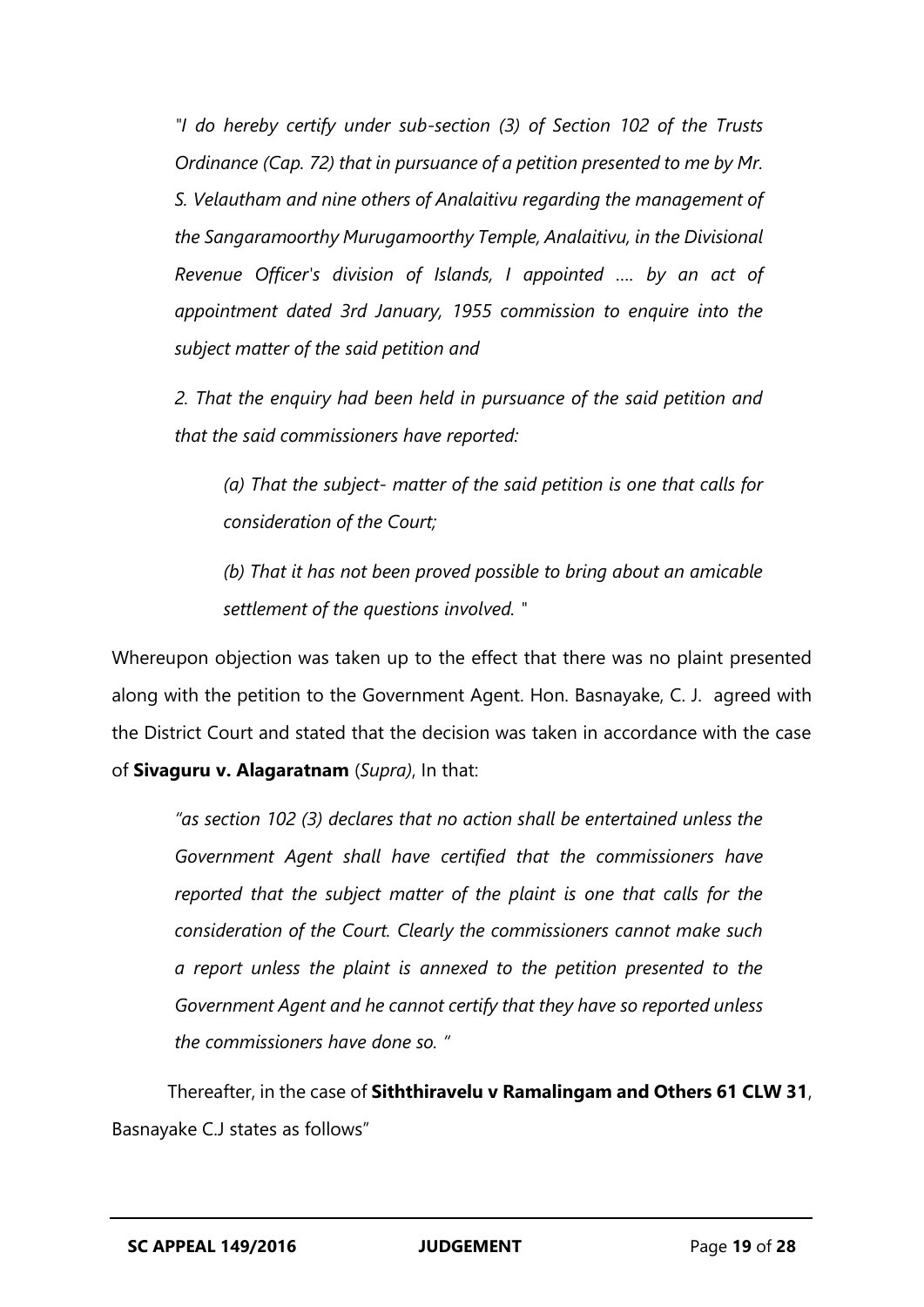*" It has been held by this Court in the case of Velautham and others v Velauther and Another, that the certificate should be in terms of the subsection (3) and that to enable the Government Agent to issue the prescribed certificate the petitioners should submit the plaint they propose to file in the Court upon receiving the certificate. Unless that is done the Commissioner cannot report that the subject matter of the plaint is one that calls for the consideration of the Court and the Government Agent cannot certify that they have so reported. In the instant case it would appear that the plaint which was filed was not submitted to the Government Agent…."*

Finally in the case of **Ramesh and another v Chettiar (2004) 1 SLR 355,** the cases mentioned above have been re-examined by the Court of Appeal.

However, in terms of the interpretations afforded by the above cases, I am inclined to only agree with the case of **Sivaguru v Alagaratnam** as the purpose was in regard to the clarity of the certificate. The Court in that instance decided that the certificate did not conform to Section 102 since there was an ambiguity pertaining to the "Scheme adopted by the members of the congregation" and did not refer to a requirement of a plaint being submitted to the Government Agent.

In the instant case, the letter by the Government Agent of Vavuniya is reproduced hereof easy reference:

*அரசாங்க அதிபர் பணிமனை, வவுனியா*

*எனது இல உமது இல* Date: 06.06.2005

*திரு. சி சண்முகரத்தினம்* 171, *கந்தசாமி ககாவில் கராட்,*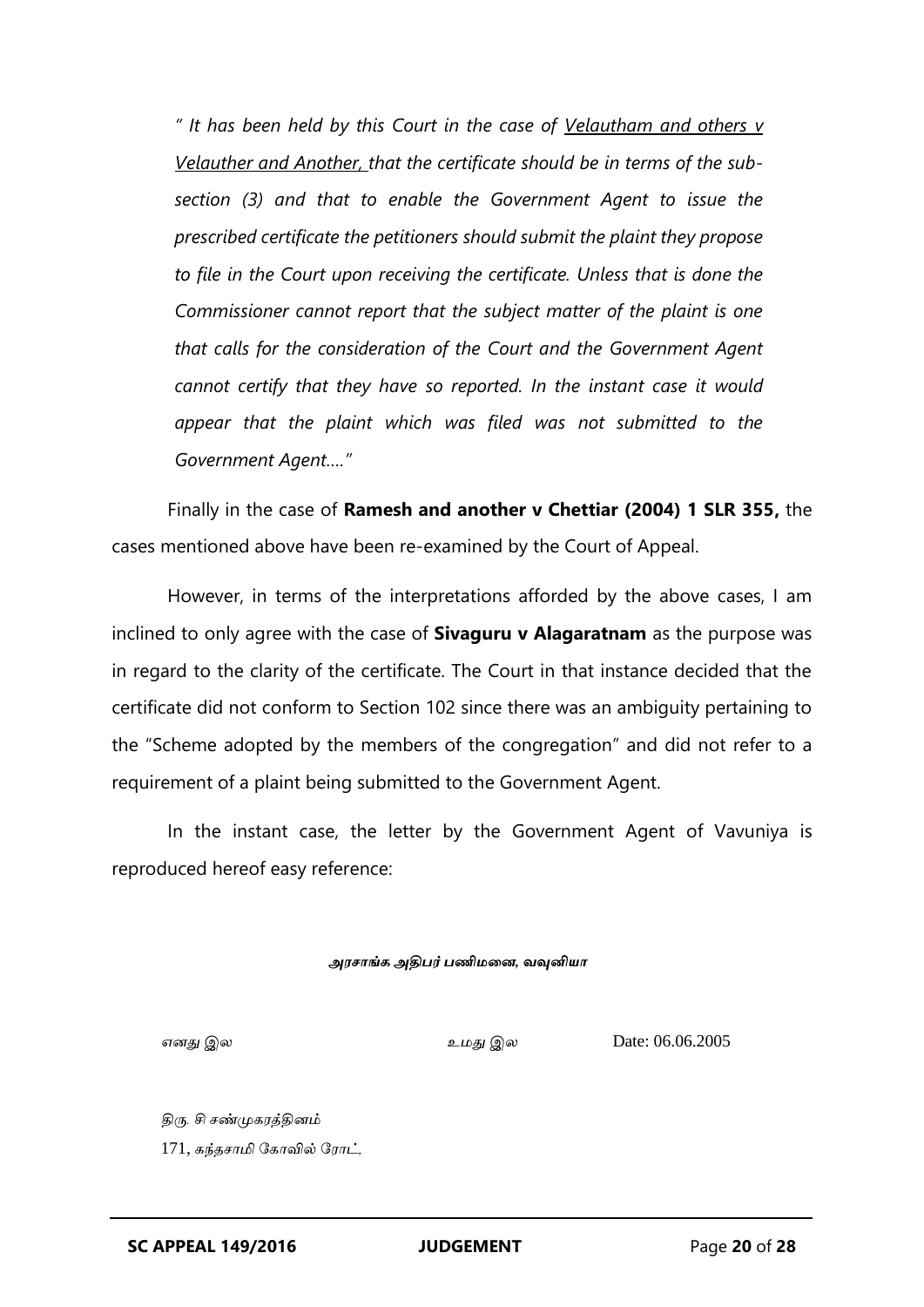*வவுனியா*

*அன்புள்ள ஐயா*

*வவுனியா புளியடி சித்திவிநாயகர் ஆலயம் த ாடர்பாை பிணக்கு*

*கமற்படி விடயம் ததாடர்பாக தங்களாலும் இன்னும் பலராலும் ஒப்பமிடப்பட்டு* 2005.05.26 *ஆந் திகதி எனக்கு அனுப்பிவவக்கப்பட்ட கடிதம் ததாடர்பானது.*

*தாங்கள் உட்பட இன்னும் பலரால் ஒப்பமிடப்பட்டு* 2003 *ஜுவல மாதம் (திகதி இடப்படாமல்) எனக்கும் வவுனியா பிரகதச தசயலாளருக்கும் அனுப்பி வவக்கப்பட்ட கமற்படி ஆலயப் பிணக்கு சம்பந்தப்பட்ட முவைப்பாடு ததாடர்பாக எனது அறிவுறுத்தலின் படி வவுனியா பிரகதச தசயலாளர் இப்பிணக்வகச் சுமூகமாகத் தீர்த்து வவப்பதற்கான முயற்சிகவள எடுத்திருந்தும், கூட்டங்கவள நடாத்தியிருந்தும் எதிராளி தரப்பாருவடய எதிர்ப்புகள் காரணமாக இப்பிணக்வக சுமூகமாகத் தீர்த்து வவக்க முடியாமல் உள்ளது என்பவத அறியத்தருகின்கைன்.*

*எனகவ, இவ்விடயம் ததாடர்பாக கமற்தகாண்டு நடவடிக்வக எடுக்கத் தாங்கள் விரும்பினால் நீதிமன்ைத்தின் மூலகம இப்பிணக்குக்கான தீர்வவக்காணலாம் எனவும் ஆகலாசவன கூறுகின்கைன்.*

> *தங்கள் கசவவயிலுள்ள (சி. சண்முகம்) அரச அதிபர் வவுனியா மாவட்டம்*

*பிரதி : பிரகதச தசயலாளர் வவுனியா -தகவலுக்காக*

The English translation of the above is also reproduced as follows:

## KACHCHERI, VAVUNIYA

My No: GA/ADM/CO/T Your No:…… Date: 06.06.2005

Mr.S.Shanmugarathnam, 171, Kanthasamy Kovil Road, Vavuniya.

Dear Sir,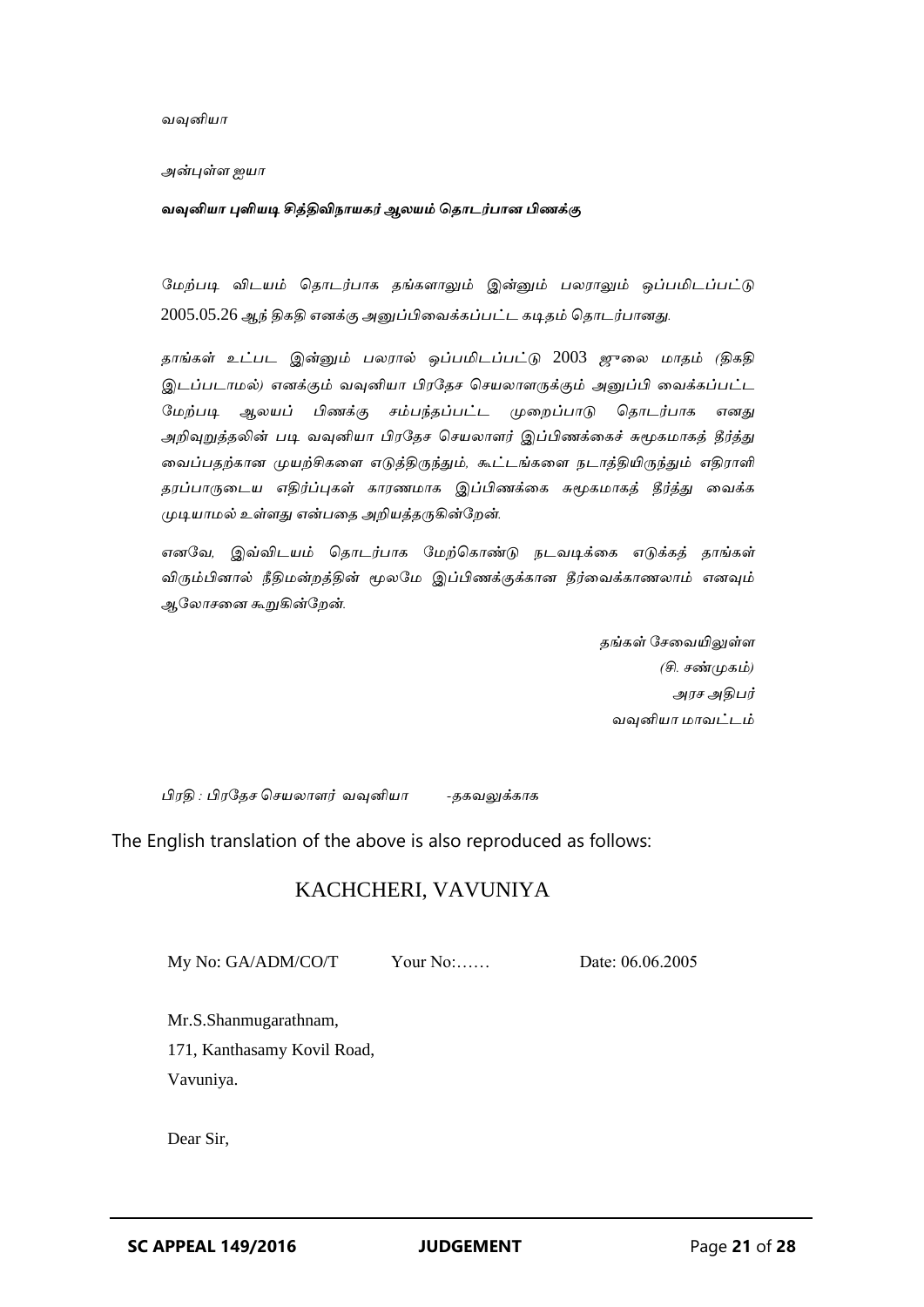#### **Dispute regarding the Siththivinayagar Temple, Puliyady, Vavuniya**

This is with regarding to the letter signed by you and by several others and sent to me on 26.05.2005 regarding the above matter.

I inform you that even though measures were taken and meetings held by the Divisional Secretary of Vavuniya on my instruction to settle amicably the above dispute regarding the temple according to the complaint signed by you and by several others on July 2003 (without dated) and sent to me and the Divisional Secretary of Vavuniya, the dispute couldn't be settled amicably due to the protests of the Defendants.

Therefore, if you wish to take further action regarding this, I recommended you to refer this matter to the court and the dispute could be settled.

> In your service, Sgd illegibly (S.Shanmugam) Government Agent Vavuniya District

CC: Divisional Secretary, Vavuniya:- for information

The above is signed by one S. Shanmugan, Government Agent of Vavuniya District and copied to the Divisional Secretary of Vavuniya.

As such, the above clearly indicated that this letter has been written in reference to the dispute directed to the Divisional Secretary by the parties, that an inquiry has been conducted regarding the same, that the dispute cannot be settled amicable, and recommends that the parties refer this dispute to the court if they wish to take further action. Given that no set template or requirements beyond those enumerated within the provision itself dictates the format of the certification by the Government Agent, I find this letter to be sufficient for the purposes of Section 102(3).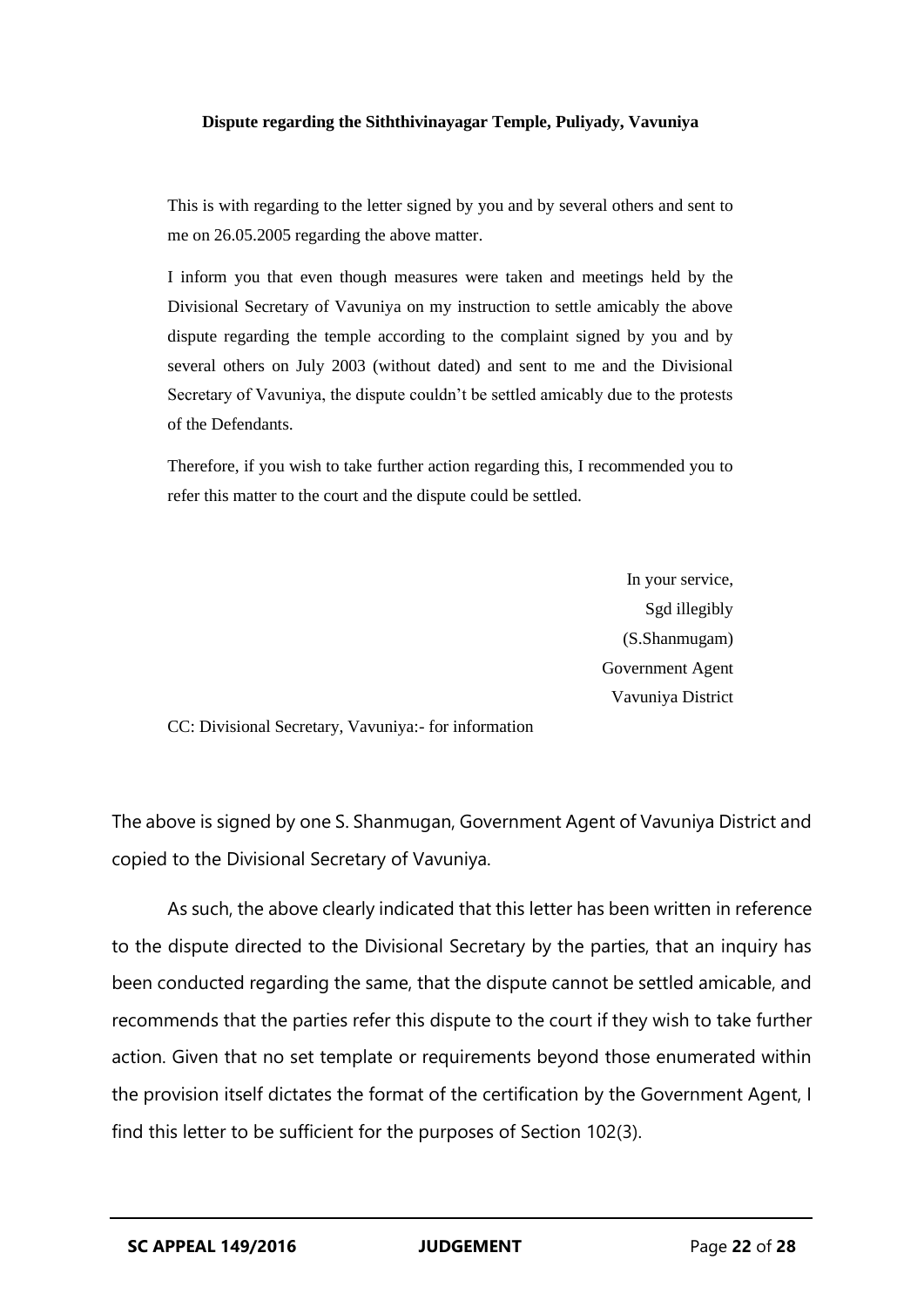In applying the requirements of Section 102(3) of the Trusts Ordinance to the instant case, I find that as required, the Plaintiffs have previously presented a Petition to the Government Agent, this document is in the required form as it does not leave any ambiguity to the effect that it is a Petition by stating "The Petition of the Petitioners abovementioned appearing by their Attorney-at-Law…" and thereafter clearly stating the claims. As such I find no discrepancies in the document found in page 270 of the brief for the purposes of Section 102(3).

Section 102(3) requires that the Commissioner appointed inquire into the "subject matter of the plaint" as opposed to a plaint in itself. The plaint stands as a document to be submitted and assessed before the court and not before the Government Agent. The subject matter of the Plaint is extremely similar to the Petition in the instant case. Paragraph 15 of the Petition and the Prayer in the Plaint both pray for the declaration of the said temple and its temporalities as a charitable trust, settlement of a scheme of management for the proper administration of the said temple and its temporalities, removing the Appellant from the Management of the temple, appointment of a Board of Trustees and ordering of any other costs and reliefs the court may deem suitable. Therefore, by reference to the Petition submitted by the Plaintiffs, the Divisional Secretary has inquired into the prayers of the same and thus adequately addressed the subject matter of the plaint prior to arriving at the conclusion that the solution. This is sufficient as Section 102 (3) does not require the Plaint itself to be forwarded but that the subject matter of the plaint be inquired. As such, the reference of plaintiff and plaint is not for the Purpose of the Divisional Secretary but the District Court in the context of this provision.

#### **Stare Decisis in Sri Lanka**

Keeping the above facts and interpretation in mind I find that the cases subsequent to **Sivaguru v. Alagaratnam** are not correct according to the law as a requirement of submitting the plaint, which is to be submitted before the court, to the Government Agent is not found within Section 102(3) itself and has been read into the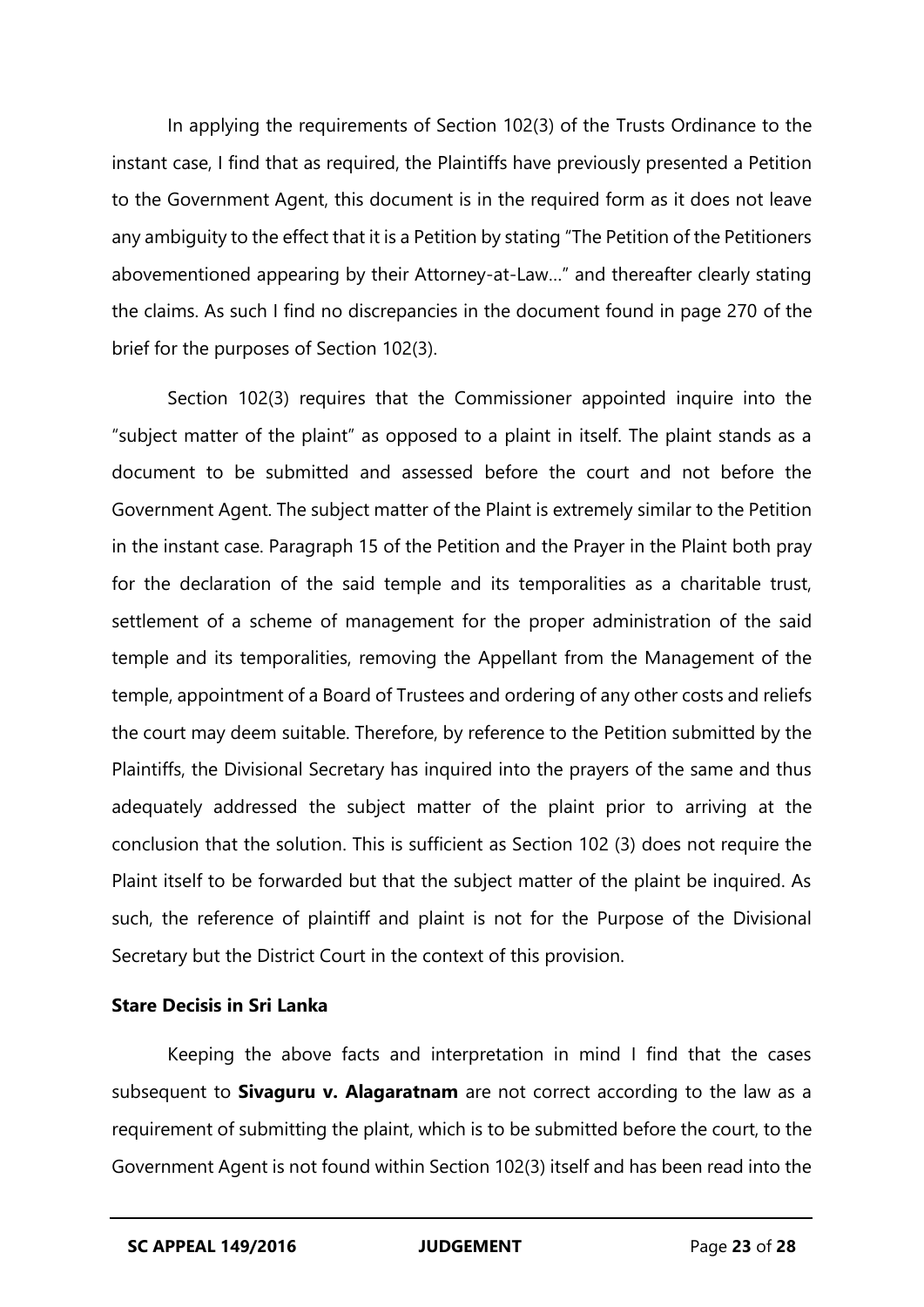same through the cases as enumerated above. I find that in order for the Plaintiffs to be in compliance with Section 102(3), it is sufficient for the Petition and the certification to fulfil certain criteria in its content as no strict prescribed format has been provided by the Trusts Ordinance for the same. As such, I find that the interpretations in the cases **Siththiravelu v Ramalingam and Others 61 CLW 31, Velautham v Velauther 61 NLR 230** and **Ramesh and another v Chettiar (2004) 1 SLR 355** are based upon a misconception of the relevant provisions. As these judgements have been followed by the Court of Appeal in the case of **Ramesh and another v Chettiar (2004) 1 SLR 355.** The views in this decision are not correct according to law and are not accepted by the Supreme Court based on the aforementioned reasoning.

At this juncture I find it pertinent to discuss the concept of *Stare Decisis* as followed in Sri Lanka in order to ascertain whether the abovementioned dicta have any binding force upon the present Court. In order to do so, one must identify the particulars of the above cases. The case of **Sivaguru v. Alagaratnam** was decided by the Supreme Court in the year 1947 by Hon. Keuneman, A.C.J. and Hon. Jayetileke, J. The case **Velautham v Velauther** was decided by the Supreme Court in the year 1957 by Hon. Basnayake, C.J., and Hon. Sinnetamby, J. The case **Siththiravelu v Ramalingam and Others** was decided by the Supreme Court in the year 1961 by Hon. Basnayake, C.J. and Hon. H. N. G Fernando, J. Finally, the case of **Ramesh and another v Chettiar** was decided by the Court of Appeal in the year 2004 by Hon. Amaratunga, J. and Hon. Wimalachandra, J.

As has long been accepted and as was discussed by Hon. Basnayake C.J himself in **Bandahamy v. Senanayake 62 NLR 313,** the principle or doctrine of stare decisis has been received and adopted in this country, with modifications, during the colonial period. As stated in this decision:

*"The decision of an ultimate or appellate court has a dual aspect. The decision of the dispute between the parties and the principles of law which the court lays down in deciding that dispute. The actual decision of the*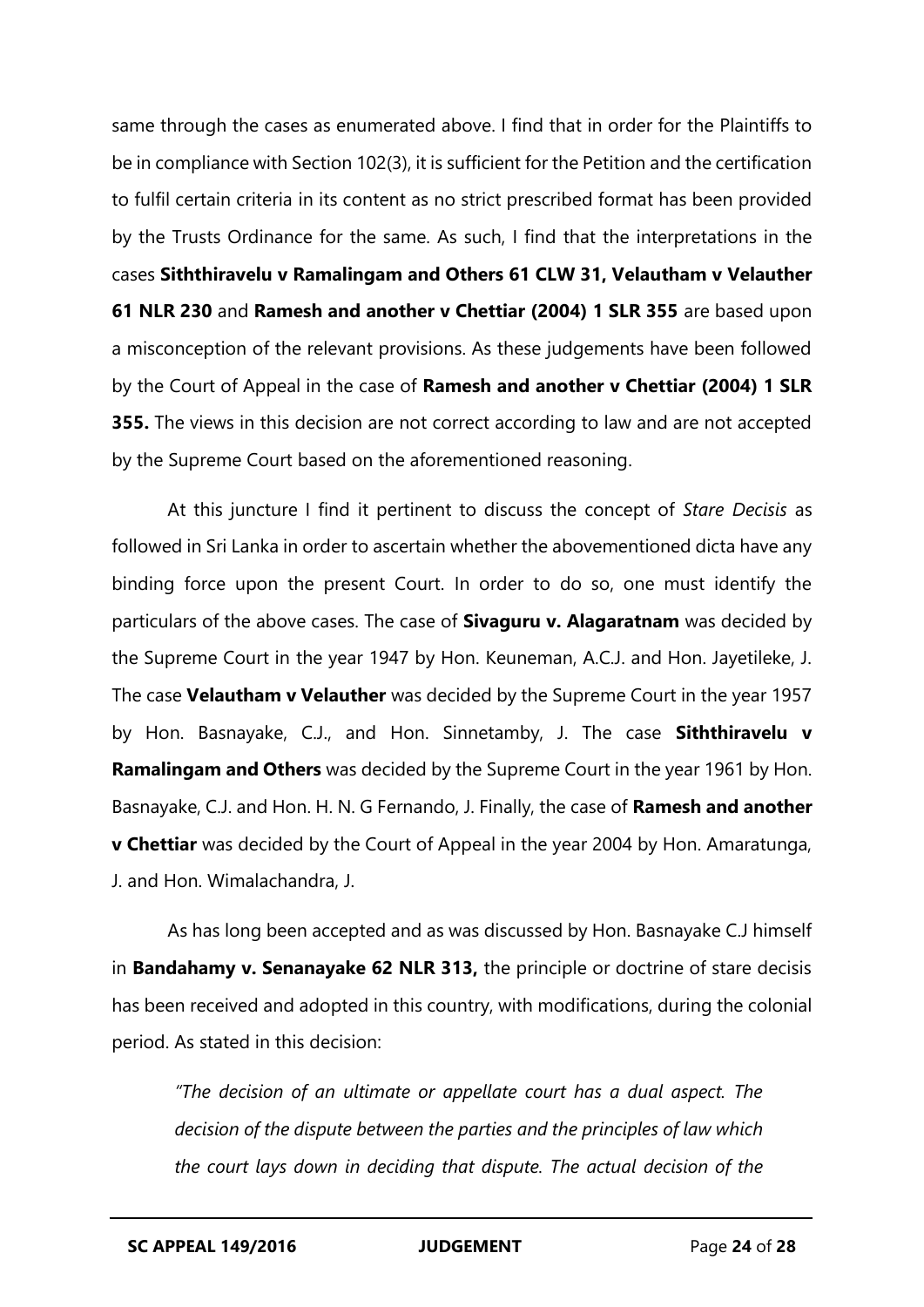*dispute binds the parties. About that there is no question. The principles of law guide the court in deciding similar disputes and most courts of appeal and of ultimate jurisdiction regard themselves as bound by the principles enunciated by them in their decisions. The first aspect concerns the parties, the second the public, the profession and the subordinate courts and tribunals bound or influenced by those decisions. "*

It was further recognized that the doctrine limited this precedent to the *ratio decidendi* of a case and does not include the *obiter dicta* as found in a judgement. It was recognized that:

*"The principle of Iaw which guides a court of ultimate or appellate Jurisdiction in arriving at its decision in the case before it, is for convenience called the ratio decidendi of the case (the reason of or for decision). The expression may be taken as meaning " the reason for the order that the court makes" or " the reason or ground on which a judgment is rested" ".* 

In the above cases of **Siththiravelu v Ramalingam and Others** and **Ramesh and another v Chettiar,** the ratio decidendi of **Velautham v Velauther** was followed in arriving at both decisions, as was apt at the time, while the latter case interpreted the ratio decidendi in the case of **Sivaguru v. Alagaratnam**.

However, it must be noted that the Sri Lankan Courts have recognized the necessity and value of a flexible approach to the doctrine of *Stare Decisis* as in the case of **Unique Gemstones LTD. v. W. Karunadasa and Others (1995) 2 SLR 357**, which quoted **Bandahamy v. Senanayake** to the effect that:

*"The very strength of judgment law lies in his flexibility and capability of development by judicial exposition by generation of Judges. A Rigid Adherence to 'Stare Decisis' would rob our system of its virtues and hamper its development. We should strive to strike a mean between the one*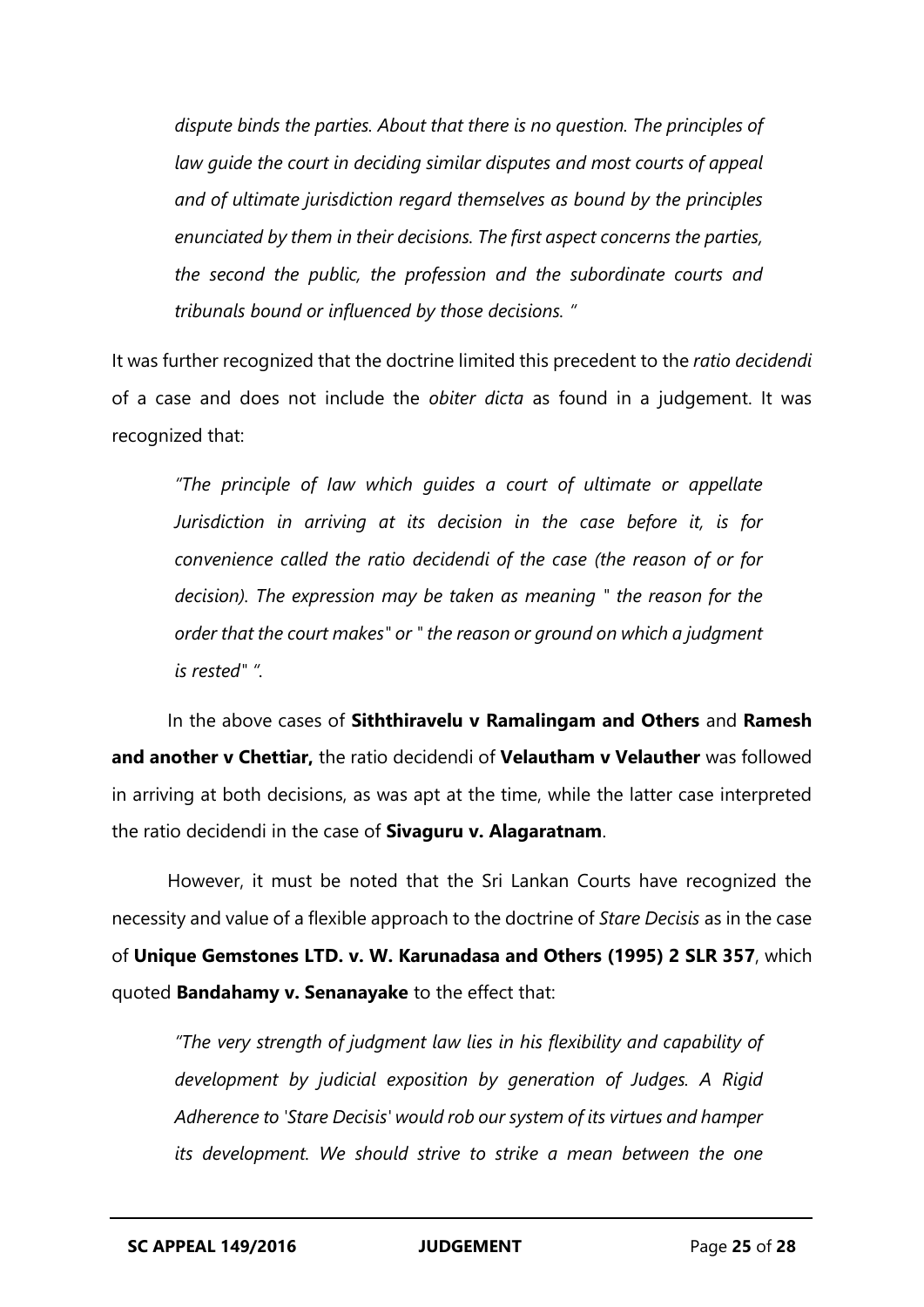*extreme of too frequent changes in the law without sound and compelling reasons for them and the other extreme of slavish adherence to precedent merely because it has been decided before."*

In deciding the binding effect of the *ratio decidendi* in the above cases, I find it pertinent to establish three key elements.

Firstly, it is pertinent to examine the established law regarding the binding effect of judgements based on the number of judges constituting a bench. In the case of **Bandahamy v. Senanayake**, the binding effect of decisions based on the number of number of judges constituting the bench was rather extensively discussed along with the cursus curiae established by Basnayake C.J. with importance to the instant scenario, the *cursus curiae* as outline stated that a bench of two judges sitting together regard themselves bound by a decision of three or more judges. The same is accepted by English courts as mentioned by Lord Goddard in **Edwards v. Jones [1947] 1 All E. R. 830, 833** by stating that;

*"I should have no hesitation, if necessary, in differing from the decision in that case, not merely because we are sitting now as a court of three, and that was a court of two, but also because the case was not argued for the defendants, who did not appear, and when a case has been argued only on one side, it has not the authority of a case which has been fully argued".*

In the above benches, as enumerated above, all judgements have been delivered by a bench constituting of only two Judges. As such, the decisions in the above referred cases do not have absolute binding effect upon the present bench,

Secondly, as discussed in length in the case of **Bandahamy v. Senanayake** it must be noted that between 1833 to 1971 the Privy Council was the highest Court or the Court of last resort followed by the Supreme Court as established by the Charter of 1833 and continued thereafter. In 1971 with the abolition of the right of appeal to the Privy Council and the establishment of the Court of Appeal, this latter Court as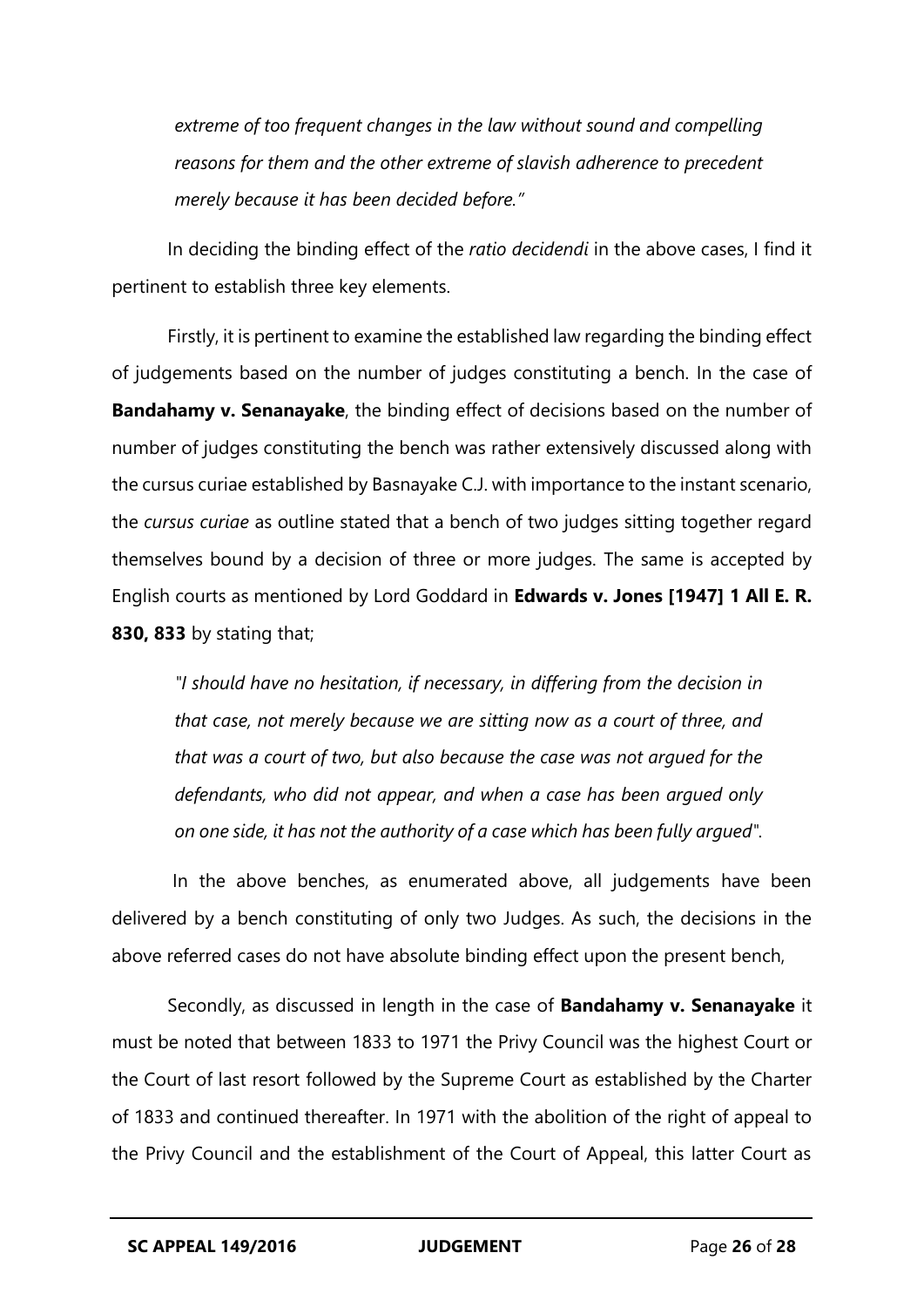then constituted became the highest Court in the land which was in turn abolished in 1974 by the Administration of Justice Law and a new System of Courts was established by this law. The new Supreme Court as established under the Administration of Justice Law became the highest Court in the country. This position continued till 1978 when the new Constitution of the Democratic Socialist Republic of Sri Lanka abolished the Supreme Court established under the Administration of Justice Law and much of its jurisdiction was conferred on the Court of Appeal which was made a Court of subordinate jurisdiction by the creation of the present Supreme Court with supreme power in all matters of law at the apex of the Judicial system in the country.

Due to this development of law the question arises as to whether the Supreme Court as established following the abolition of the right to appeal to the Privy Council is bound by decisions made by a Supreme Court which was not of the last resort prior to such development.

In the case of **Costa v. Jayatilleke SC 265/74-D.C. Mt. Lavinia 47641 /A**, Hon. Vythialingam J held that the Supreme Court under the Administration of Justice Law being the highest Court under that system was not bound by a decision of the Supreme Court which preceded it as the latter was a Court subordinate to the Privy Council. This was cited by Hon. Thamotheram, J in **Walker Sons & Co. (U.K.) Ltd. V. Gunatilake and Others (1979) 1 SLR 231** to the effect that:

*"The relevant question is which is the court vested with final authority in any system. The ratio decidendi of cases decided by the Court becomes a rule for the future binding all courts which are not the courts of last resort whether it be under the same system or under a different system. It is always open to the legislature to alter the rule as declared."*

As such, it is apparent that only decisions by a court of last resort are binding upon subsequent court within the same or a different system. Given this clear approach opted for within the Sri Lankan judicial system, it suffices to say that the present